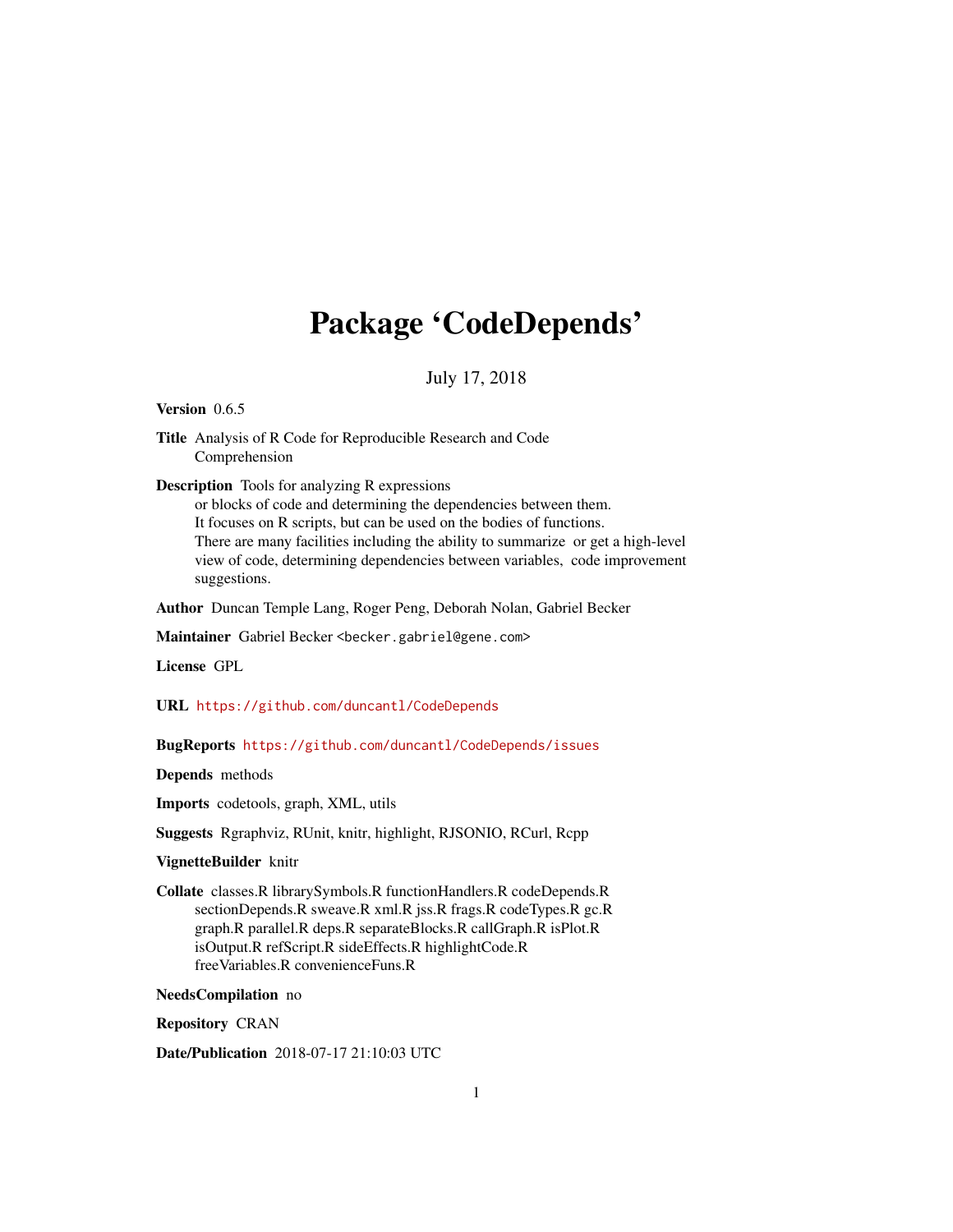## <span id="page-1-0"></span>R topics documented:

|       | $find When Unneeded \dots \dots \dots \dots \dots \dots \dots \dots \dots \dots \dots \dots \dots \dots \dots \dots \dots \dots$ |                |
|-------|----------------------------------------------------------------------------------------------------------------------------------|----------------|
|       |                                                                                                                                  |                |
|       |                                                                                                                                  | 6              |
|       |                                                                                                                                  | $\overline{7}$ |
|       |                                                                                                                                  |                |
|       |                                                                                                                                  |                |
|       |                                                                                                                                  |                |
|       |                                                                                                                                  |                |
|       |                                                                                                                                  |                |
|       |                                                                                                                                  |                |
|       |                                                                                                                                  |                |
|       |                                                                                                                                  |                |
|       |                                                                                                                                  |                |
|       |                                                                                                                                  |                |
|       |                                                                                                                                  |                |
|       |                                                                                                                                  |                |
|       |                                                                                                                                  |                |
|       |                                                                                                                                  |                |
|       |                                                                                                                                  |                |
|       |                                                                                                                                  |                |
|       |                                                                                                                                  |                |
|       |                                                                                                                                  |                |
|       |                                                                                                                                  |                |
| Index |                                                                                                                                  | 32             |

asVarName *asVarName*

### Description

This function grabs a symbol out of an expression and returns it as a character (see details for which symbol will be used).

This is a convenience function for use when constructing custom function handlers, it's unlikely to have much utility outside of that context.

### Usage

```
asVarName(x)
```
### Arguments

x The (sub)expression to extract a symbol from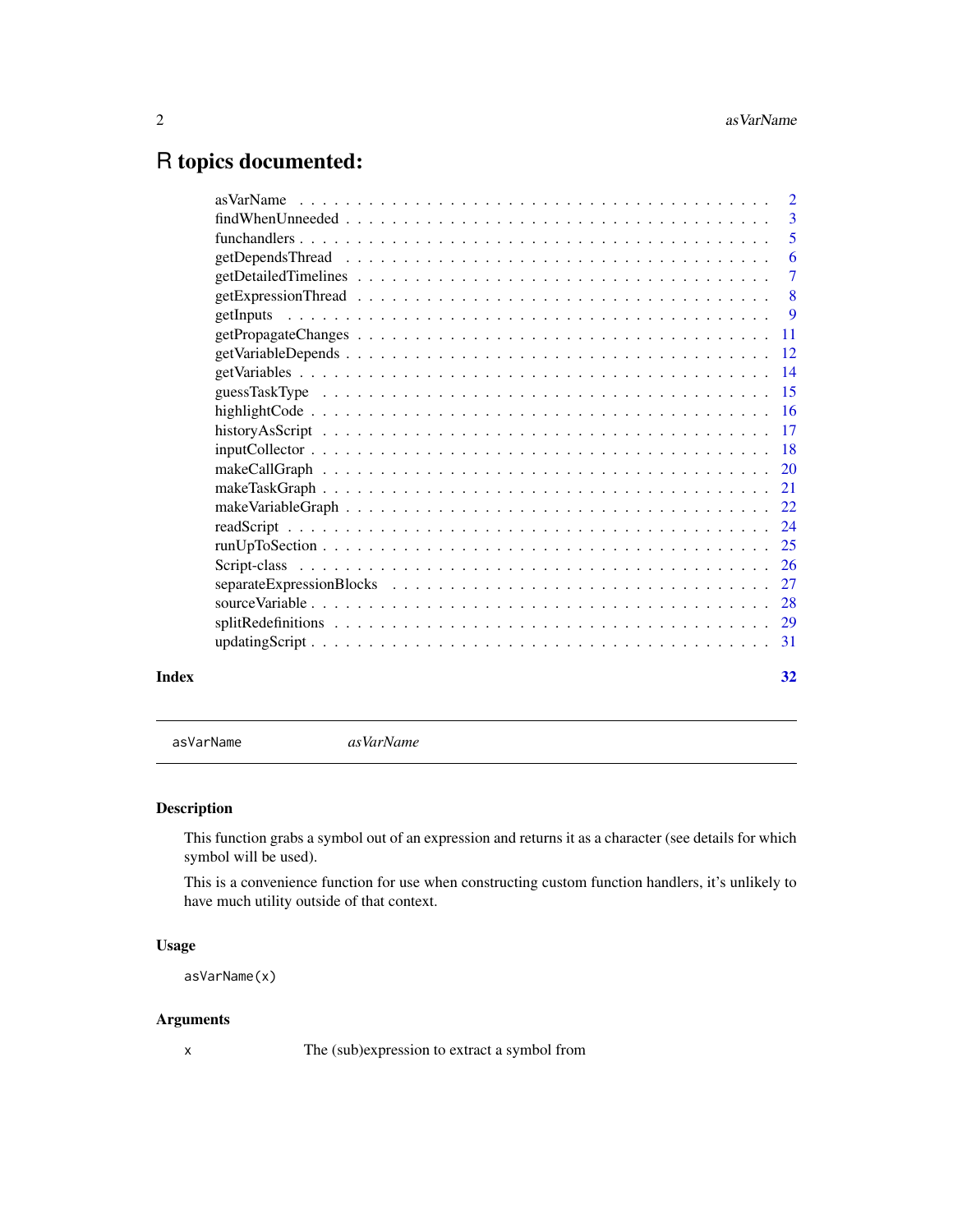### <span id="page-2-0"></span>Details

This function always returns a character vector representing a single symbol from x, but which code varies depending on the exact form of x. When

- x is a single symbolthe character representation of the symbol is returned
- x is a function callasVarName is recursively called on the sub-expression for the first argument
- x is an assignmentasVarName is called recursively on the right-hand side (after -> expressions are transformed to <- ones). This is a special case of the rule above.

### Value

A character vector of length one representing the symbol (or literal) as described in the Details section.

#### Author(s)

Duncan Temple Lang

### Examples

```
asVarName(quote(rnorm(x, y, z))) # "x"asVarName(quote(rnorm(x, y, z))[[1]] ) # "rnorm" b/c [[1]] is called fun
asVarName(quote(rownames(a) \leftarrow b)) # "a"
asVarName(quote(rnorm(10, y, z))) # "10"
```

| findWhenUnneeded | Determine the code block after which a variable can be explicitly re- |
|------------------|-----------------------------------------------------------------------|
|                  | moved                                                                 |

#### <span id="page-2-1"></span>**Description**

These functions analyze the meta-information about code blocks and determine when a variable is no longer needed and can add code to the relevant code block to remove the variable.

#### Usage

```
findWhenUnneeded(var, frags, info = lapply(frags, getInputs), simplify,
                 index = TRUE, end = NA, redefined = FALSE)addRemoveIntermediates(doc, frags = readScript(doc),
                      info = getInputs(frags),
                      vars = getVariables(info))
```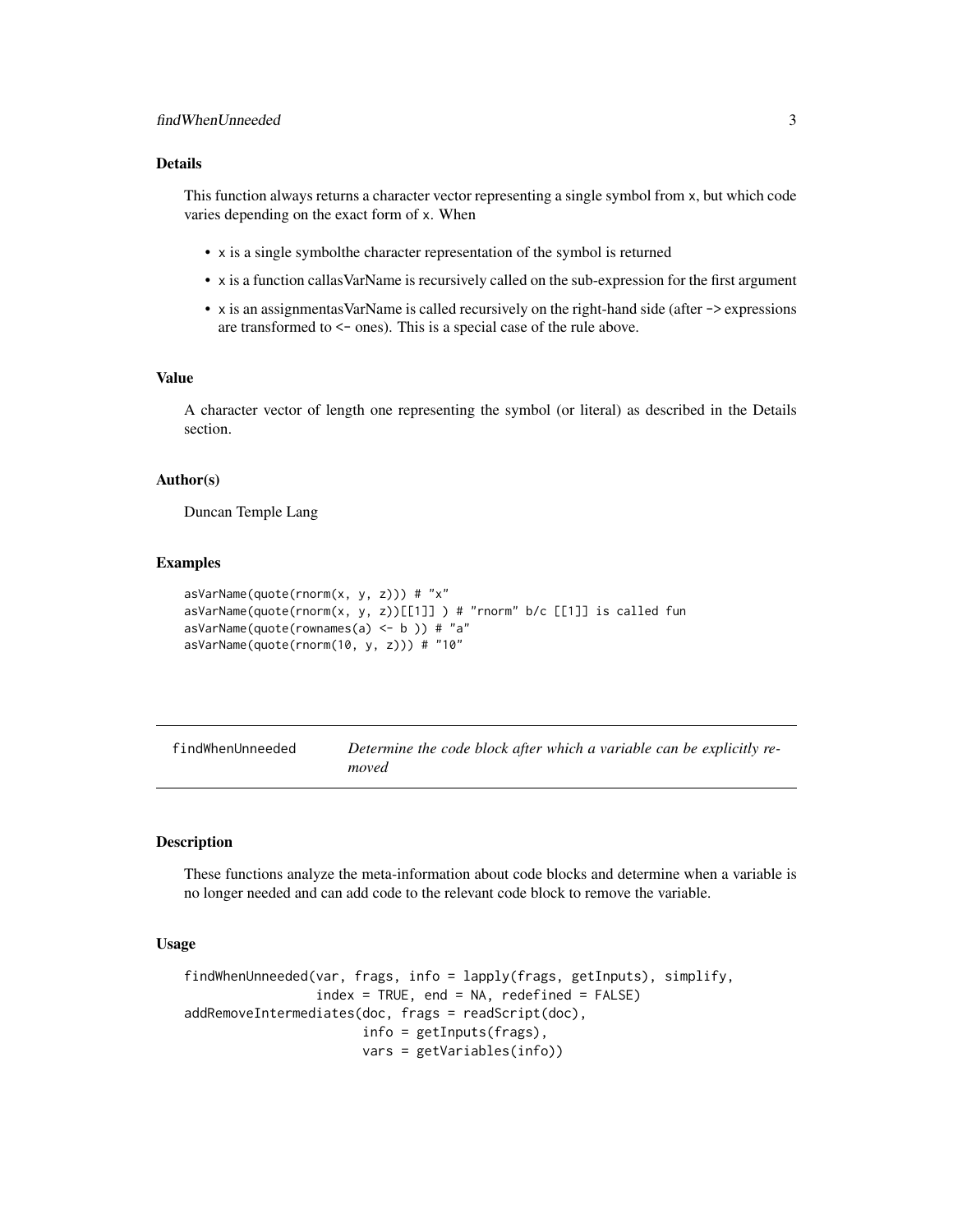### <span id="page-3-0"></span>Arguments

| var       | the name of the variable(s) whose final                                                                                                                                                                                                                    |
|-----------|------------------------------------------------------------------------------------------------------------------------------------------------------------------------------------------------------------------------------------------------------------|
| doc       | the location of the script, given as a file name or a connection                                                                                                                                                                                           |
| frags     | an object of class Script which is a list containing the code blocks in the script.<br>This is typically obtained via a call to readScript.                                                                                                                |
| info      | an object of class Script Info which is a list of Script Node Info objects.                                                                                                                                                                                |
| simplify  | ignored                                                                                                                                                                                                                                                    |
| index     | a logical value indicating whether find when Unneeded should return the indices<br>of the code blocks/fragments or the code fragments themselves.                                                                                                          |
| vars      | the names of all the variables of interest                                                                                                                                                                                                                 |
| end       | the value to use if the variable is used in the last code block, i.e. the end of the<br>script.                                                                                                                                                            |
| redefined | a logical value which controls whether we return the earliest code block in which<br>the variable is redefined rather than when the variable is no longer used. Redef-<br>inition is a kind of "no longer being used" but for the value, not the variable. |

#### Value

A vector of indices indicating the last expression in which each of the specified variables is an input.

### Author(s)

Duncan Temple Lang

### See Also

[readScript](#page-23-1) [addRemoveIntermediates](#page-2-1)

### Examples

```
f = system.file("samples", "cleanVars.R", package = "CodeDepends")
sc = readScript(f)findWhenUnneeded("x", sc)
findWhenUnneeded(c("x", "y"), sc)
# z is never used
findWhenUnneeded("z", sc)
findWhenUnneeded("z", sc, end = 1L)
code = addRemoveIntermediates(f)
 # Note that rm(x), rm(y) and rm(d) are added.
code[c(4, 5, 6)]
```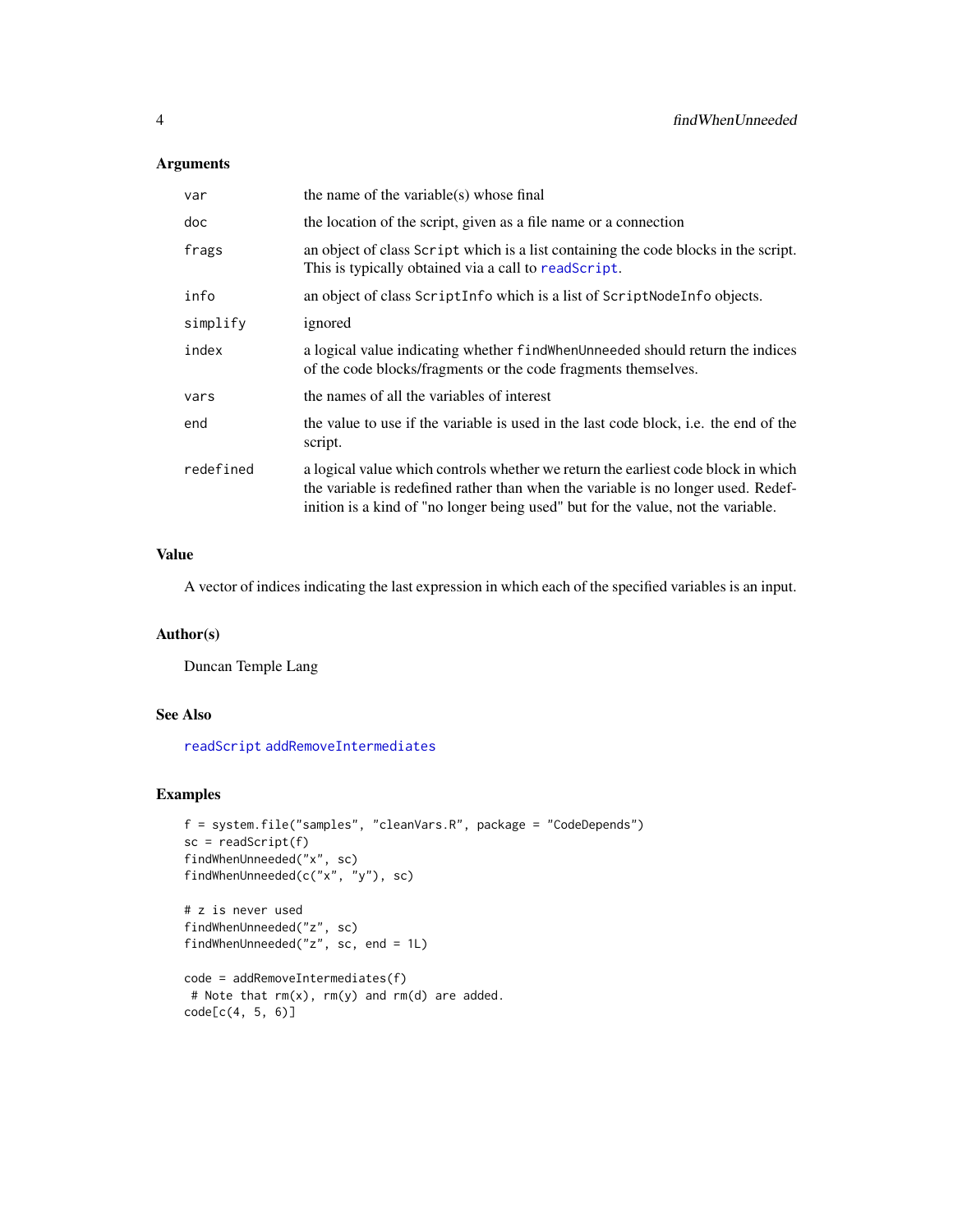<span id="page-4-0"></span>funchandlers *Specifying custom processing behavior, Function handlers and handler factories*

### **Description**

Custom behavior when processing calls to certain functions is implemented by specifying *function handlers* for those functions. This can be used to alter CodeDepends' behavior when it sees these functions, or if desired, to ignore them entirely when processing the parent expression.

Function handlers should never be called directly by end users.

CodeDepends attempts to provide reasonable defaults, in the form of the defaultFuncHandlers list, which should be suitable for most users.

### Arguments

| e             | The (sub)expression being processed. This will be a call to the function your<br>handler is assigned to work on.                    |
|---------------|-------------------------------------------------------------------------------------------------------------------------------------|
| collector     | The input collector in use. Represents state as the expression tree is walked.                                                      |
| basedir       | The base directory when checking if a string literal is a file path                                                                 |
| input         | Are we in a part of the whole expression that specifies inputs                                                                      |
| formulaInputs | Are symbols within formulas to be counted as inputs (TRUE) or non-standardly<br>evaluated variables (FALSE)                         |
| update        | Are we in a part of the expression that indicates a variable's value is being up-<br>dated ( <i>i.e.</i> , complex right hand side) |
| pipe          | Are we in a direct pipe call                                                                                                        |
| nseval        | Should any symbols that appear to be inputs be treated as nonstandardly-evaluated<br>instead                                        |
| $\cdot$       | unused                                                                                                                              |

#### Details

Custom handling of functions and, rarely, some types of non functions (currently only inlined NativeSymbol objects) by the getInputs function is specified via function handlers, which are passed in a named list to inputCollector when creating a collector for use by getInputs.

Function handlers should only be used to construct an input collector (i.e., as an argument to inputCollector). They should not ever be called directly by end users.

When creating new function handlers, they should accept the arguments specified above (other than those to the factories). The first argument, e, will be an expression representing a call to the function the handler is specified for, and second collector will be the collector object. Handlers are expected to recursively process all aspects of the call expression to the extent desired. This will often be done by calling getInputs again on, e.g., some or all arguments passed into the function call.

Function handlers are also expected to respect the pipe and nseval arguments they receive.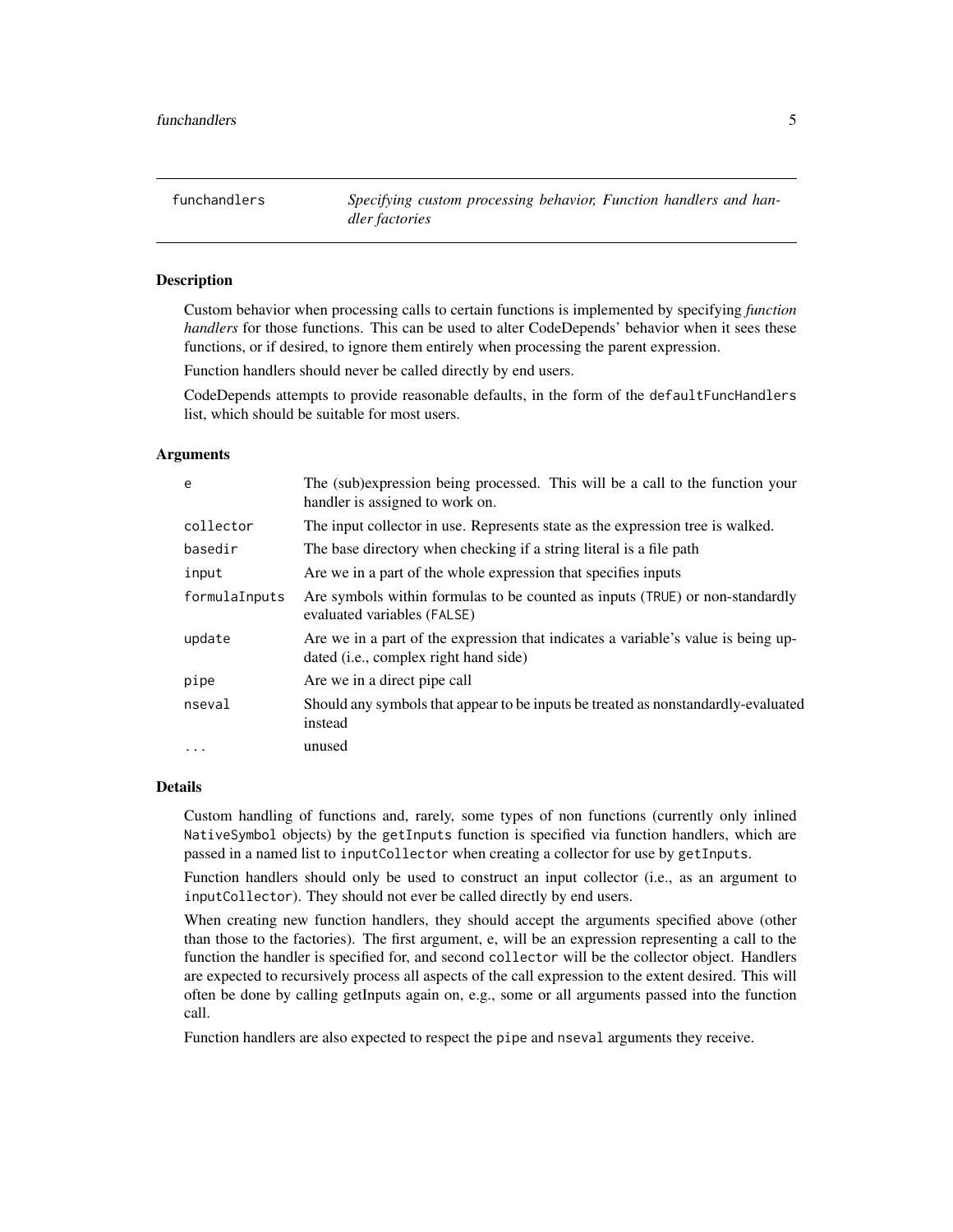<span id="page-5-1"></span><span id="page-5-0"></span>

This function is used to determine which code blocks in an R "script" that are needed to define a particular variable. This finds the smallest complete set of expressions or code blocks that must be evaluated in order to define the specified variable(s). It omits expressions that do not provide outputs that are not used as inputs to (indirectly) define the speciied variable.

### Usage

getDependsThread(var, info, reverse = TRUE)

### Arguments

| var     | the name of a variable in the script                                                                                |
|---------|---------------------------------------------------------------------------------------------------------------------|
| info    | a list of the meta-information for each of the code elements in the script.                                         |
| reverse | a logical value that determines whether we reverse the indices of the expressions<br>or leave them as end-to-first. |

#### Value

An integer vector giving the indices of the script code blocks which are required to define var.

#### Author(s)

Duncan Temple Lang

### See Also

[getExpressionThread](#page-7-1) [readScript](#page-23-1) [getVariables](#page-13-1)

### Examples

```
sc = readScript(system.file("samples", "dual.R", package =
"CodeDepends"))
sci = getInputStream(sc, formulaInputStream) = TRUE) ## script has formula with no data.frame
idx = getDependsThread("fit", sci)
```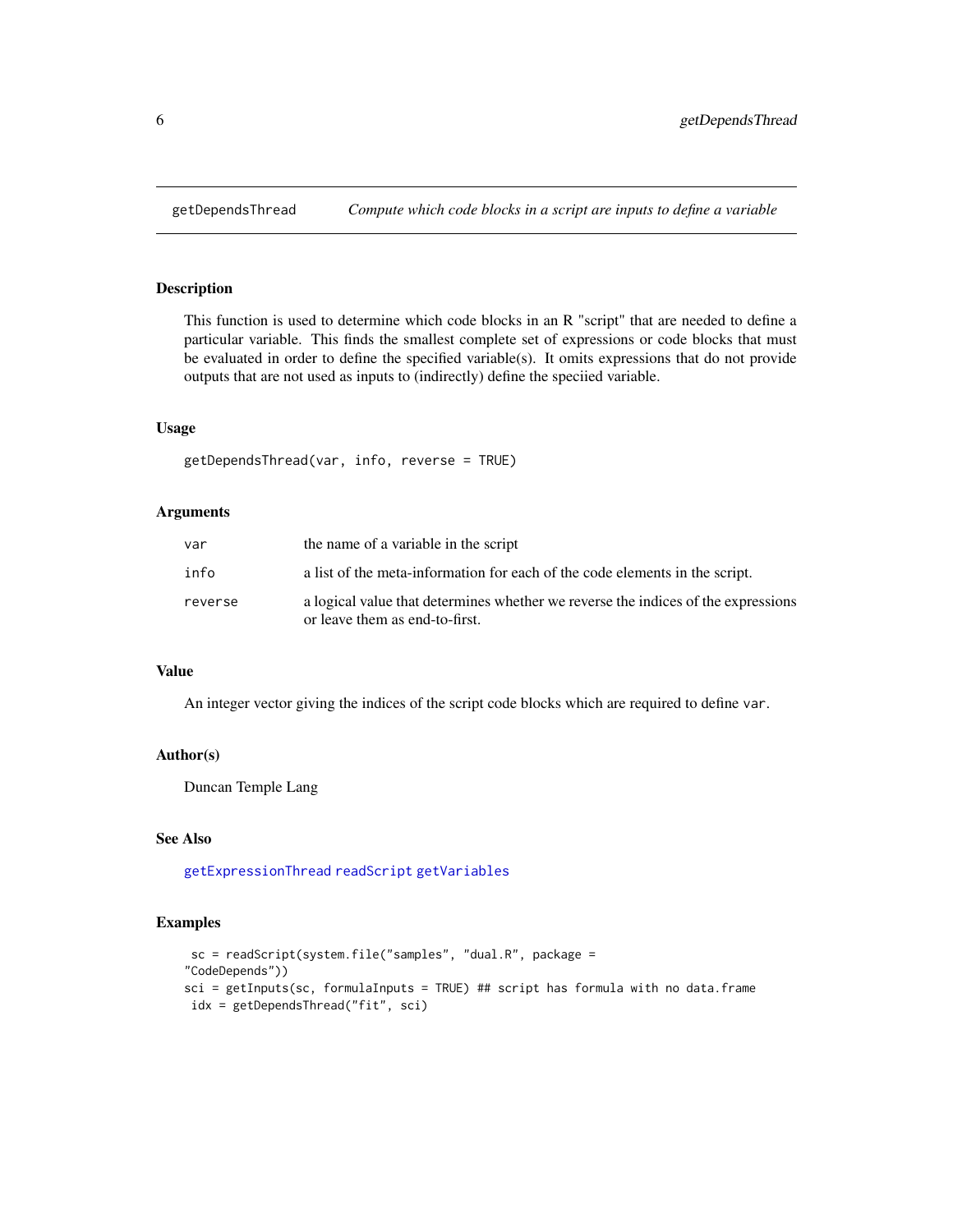<span id="page-6-0"></span>getDetailedTimelines *Compute and plot life cycle of variables in code*

### Description

These functions allow one to get and visualize information about when variables are defined, redefined and used within and across blocks of code in a script or the body of a function.

#### Usage

```
getDetailedTimelines(doc, info = getInputs(doc, ...), vars =
getVariables(info, functions = functions), functions=TRUE, ...)
## S3 method for class 'DetailedVariableTimeline'
plot(x, var.srt = 0,var.mar = round(max(4,.5*max(nchar(levels(x$var))))), var.cex = 1, main = attr(x, "scriptName"),...)
```
### Arguments

| doc       | the name of a file or a connection which identifies the code to be analyzed                                                                                                                                       |
|-----------|-------------------------------------------------------------------------------------------------------------------------------------------------------------------------------------------------------------------|
| info      | meta-information extracted from the code identifying the inputs and outputs.<br>See getInputs.                                                                                                                    |
| vars      | the variables of interest                                                                                                                                                                                         |
| functions | What type of functions should be included in the timeline: NULL for none, TRUE<br>for locally defined only, NA for unknown provenance functions, or FALSE for<br>non-locally-defined functions. Defaults to TRUE. |
| X         | the DetailedVariableTimeline object being plotted                                                                                                                                                                 |
| var.srt   | rotation of the labels for the vertical axis listing the variables                                                                                                                                                |
| var.mar   | the number of lines to leave for the vertical axis. The labels for this are variable<br>names so one often needs more space or to change the size of the labels.                                                  |
| var.cex   | character expansion factor for the variable labels on                                                                                                                                                             |
|           | the vertical axis.                                                                                                                                                                                                |
| main      | the title of the plot                                                                                                                                                                                             |
| $\cdots$  | Passed to down to getInputs for the default info value in getDetailedTimelines<br>and to underlying plotting functions for plot. Detailed Timelines.                                                              |

### Value

getDetailedTimelines returns a data frame with four columns: step, used, defined, and var. Step represents steps within the timeline, with the same value indicating that the described event are occuring at the same time. used indicates whether var was used at that step, and defined indicates whether var was defined. Many rows will have FALSE for both as the variable is not used in that code block.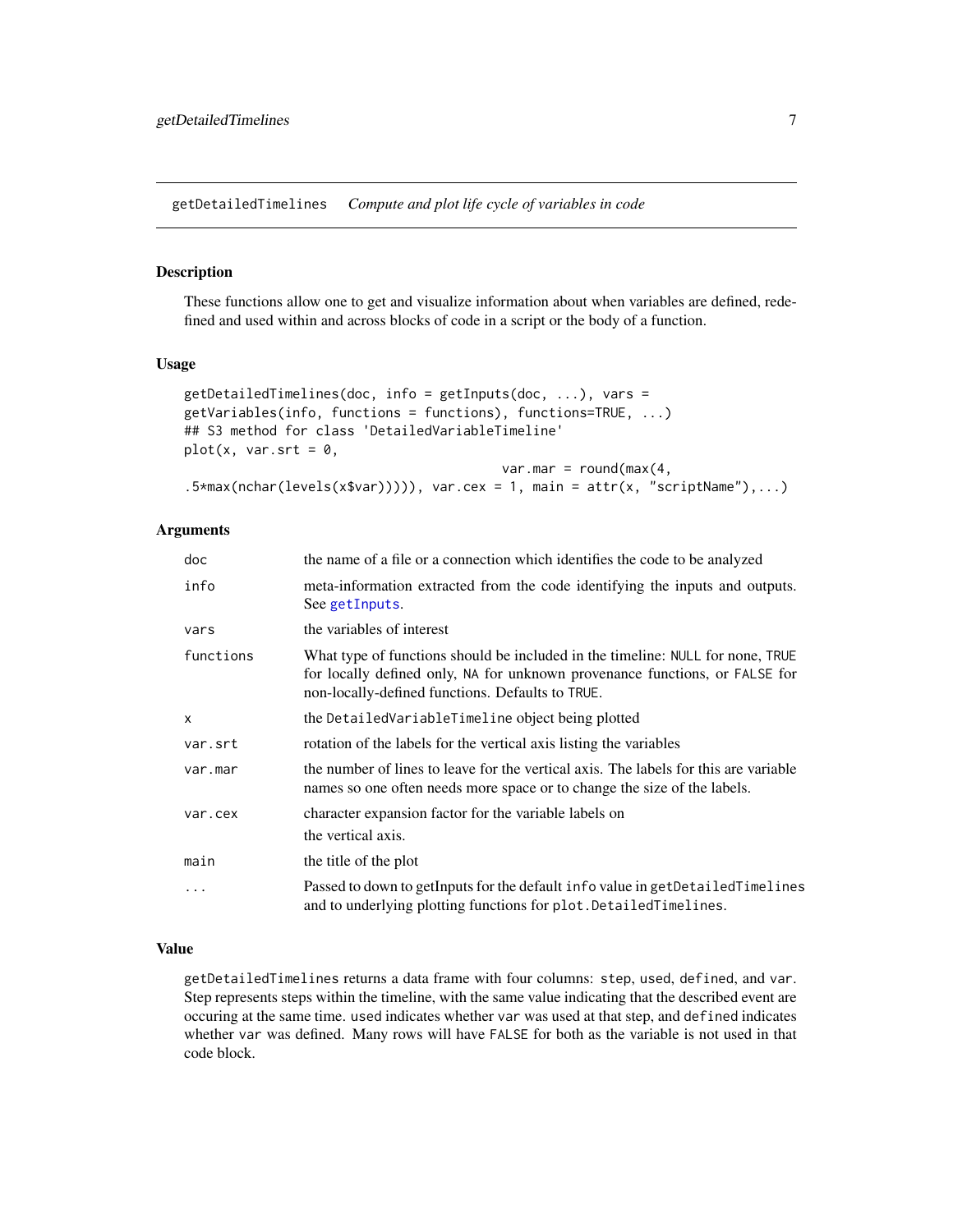#### <span id="page-7-0"></span>Author(s)

Duncan Temple Lang

#### See Also

[getInputs](#page-8-1)

#### Examples

```
f = system.file("samples", "results-multi.R", package = "CodeDepends")
sc = readScript(f)dtm = getDetailedTimelines(sc, getInputs(sc))
plot(dtm)
table(dtm$var)
 # A big/long function
info = getInputs(arima0)
dtm = getDetailedTimelines(info = info)
plot(dtm, var.cex = .7, mar = 4, str = 30)
```
<span id="page-7-1"></span>getExpressionThread *Find the sequence of expressions needed to get to a certain point in the code*

### Description

What's the difference between this and getVariableInputs, getVariableDepends, getSectionDepends?

This does not currently attempt to get the minimal subset of expressions within the code block. In other words, if there are extraneous expressions within these blocks that are not actually necessary, these are evaluated. This is important for expressions with side effects, e.g. writing files or generating plots.

#### Usage

```
getExpressionThread(target, expressions, info = lapply(expressions,
getInputs, ...), ...)
```
### Arguments

| target      | either the index of the expression of interest in expressions or the names of<br>the variables.       |
|-------------|-------------------------------------------------------------------------------------------------------|
| expressions | the list of expressions                                                                               |
| info        | a list of objects giving information about the inputs to each top-level expression<br>in expressions. |
| $\cdot$     | Passed to get Inputs if info is not explicitly specified.                                             |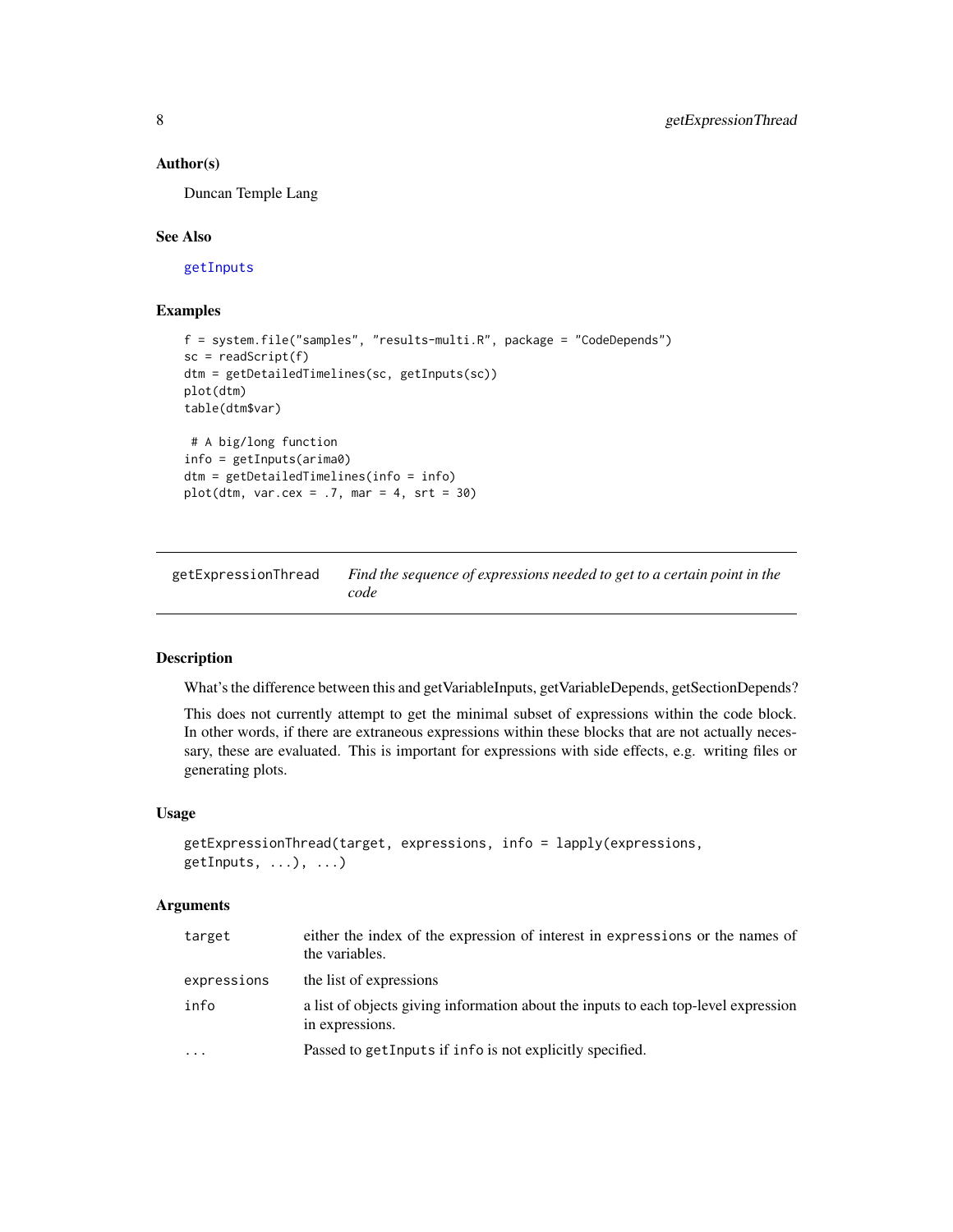#### <span id="page-8-0"></span>getInputs and the contract of the contract of the contract of the contract of the contract of the contract of the contract of the contract of the contract of the contract of the contract of the contract of the contract of

### Value

A [Script-class](#page-25-1) object containing the subset of the code chunks pertinent to the target variable(s).

#### Author(s)

Duncan Temple Lang

#### See Also

[getDependsThread](#page-5-1)

#### Examples

```
e = readScript(system.file("samples", "dual.R", package = "CodeDepends"))
getExpressionThread("fit", e)
getExpressionThread("y", e)
getExpressionThread("x", e)
getExpressionThread("k", e)
# With several
s = readScript(system.file("samples", "sitepairs.R", package = "CodeDepends"))
o = getExpressionThread("covs", s)
```
<span id="page-8-1"></span>getInputs *Get input and output variables and literals from R expressions*

### Description

This function is used to analyze an R expression and identify the input and output variables in the expressions and related packages that are loaded and files that are referenced.

This might be better called getCodeDepends. It is not to be confused with getVariableInputs.

#### Usage

```
getInputs (e, collector = inputCollector(), basedir = "., reset =
 FALSE, formulaInputs = FALSE, ...)
```
### Arguments

| e         | the expression whose code we are to process                              |
|-----------|--------------------------------------------------------------------------|
| collector | an object which collects the different elements of interest in the code. |
| basedir   | the directory for the code relative to which we can resolve file names.  |
| .         | additional parameters for methods                                        |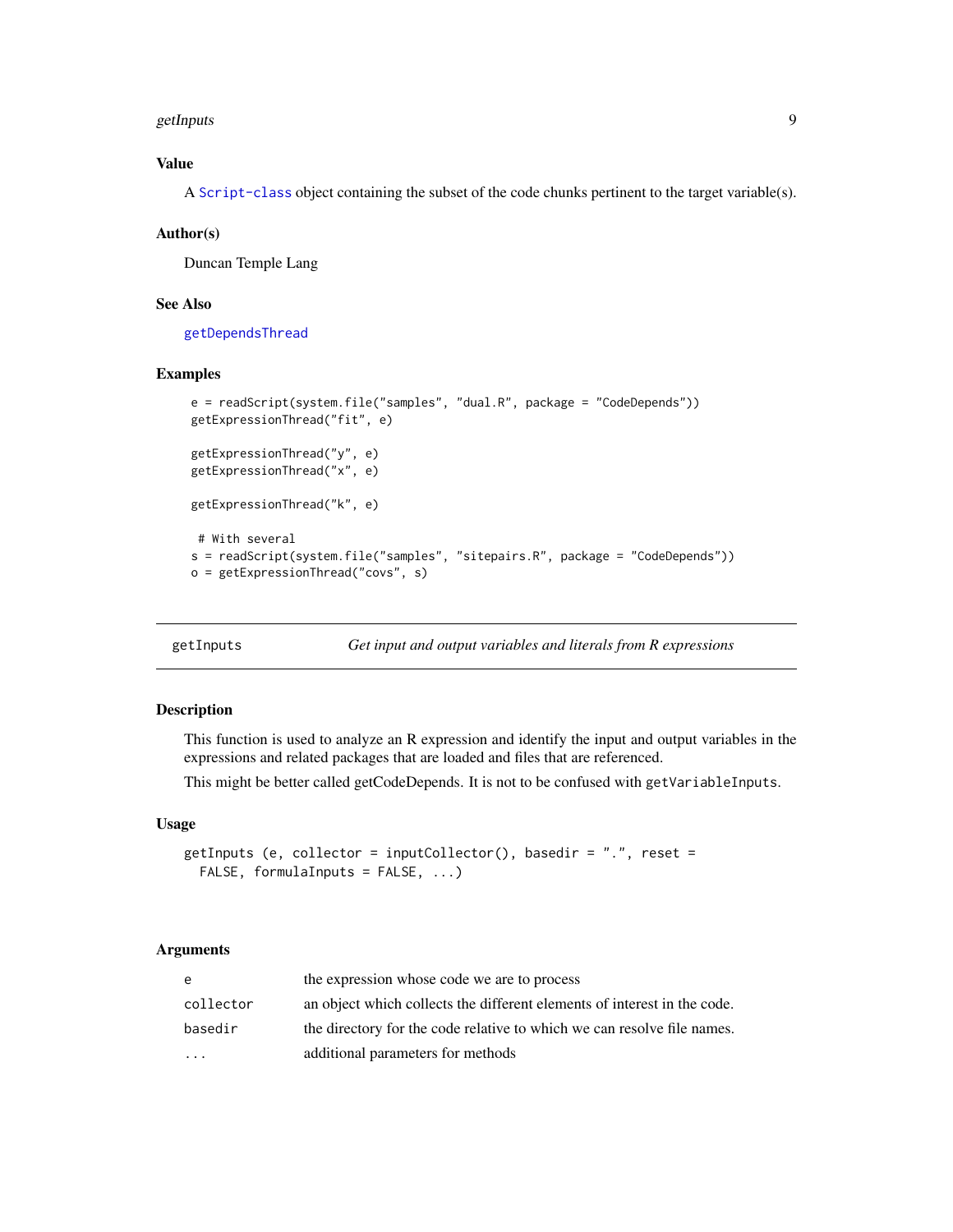<span id="page-9-0"></span>10 getInputs

| reset | a logical value that controls whether we call the collector's reset method before<br>starting to process the expressions in the script.     |
|-------|---------------------------------------------------------------------------------------------------------------------------------------------|
|       | formulaInputs Logical indicating whether symbols appearing in formulas should be treated as<br>inputs to the expression. Defaults to FALSE. |

### Value

A ScriptInfo object containing information about the expression(s) in e.

Things tracked include:

| files      | the names of any strings used as arguments or literal values that correspond to<br>file names.                                                                                                                                                                 |
|------------|----------------------------------------------------------------------------------------------------------------------------------------------------------------------------------------------------------------------------------------------------------------|
| strings    | A vector of literal strings which appeared in e                                                                                                                                                                                                                |
| libraries  | the names of any libraries explicitly loaded within this code.                                                                                                                                                                                                 |
| inputs     | a character vector naming the variables that are used as inputs to the computa-<br>tions in this collection of expressions.                                                                                                                                    |
| outputs    | a character vector giving the names of the variables that are assigned values in<br>this block of code, including assignments to elements of a variable, e.g. the<br>variable x in the expression $x[[1]] \le -10$ .                                           |
| updates    | character vector of variables which receive new values when evaluating the ex-<br>pression, but must already exist. Note this does not currently catch some sit-<br>uations, so checking if any symbols appear in both inputs and outputs is still<br>prudent. |
| functions  | a named logical vector, where the names are the names of the functions called<br>and the values indicate whether the function is local (TRUE), from a package<br>(FALSE) or unknown (NA). Note that this is not recursive.                                     |
| removes    | a vector of variables which were removed (via the rm function) in e                                                                                                                                                                                            |
| nsevalVars | A vector of variables which appear in appear in e, but which are non-standarly<br>evaluated and thus are not typical inputs. Note this classification is determined<br>by the functionhandlers in use by collector.                                            |

#### Note

Users should never call getInputs.langauge directly. It is listed here due to the vagaries of R CMD check documentation checks.

### Author(s)

Duncan Temple Lang

### See Also

[parse](#page-0-0)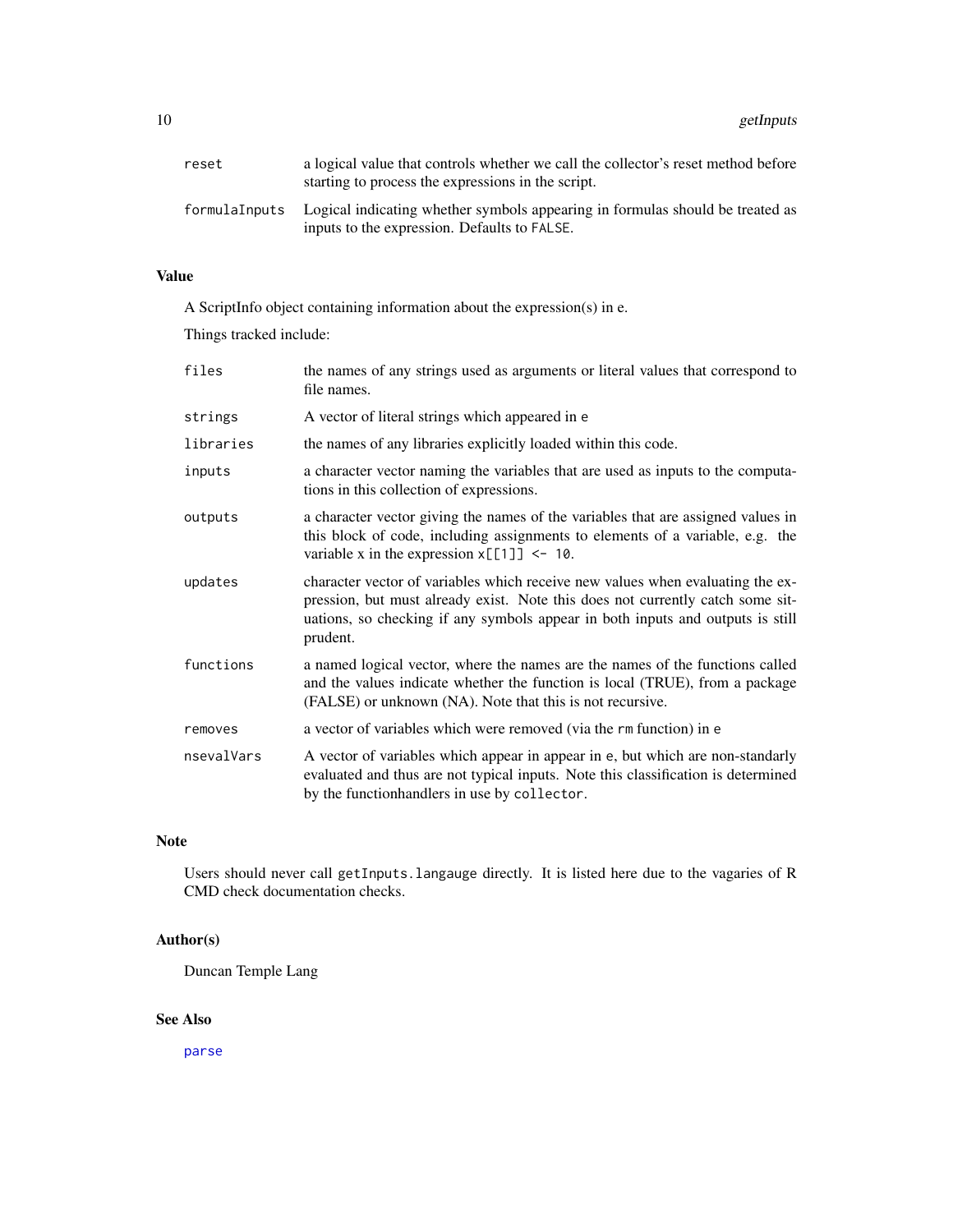### <span id="page-10-0"></span>getPropagateChanges 11

#### Examples

```
frags = parse(system.file("samples", "dual.R", package = "CodeDepends"))
# formula involves non-df variables
inputs = lapply(frags, getInputs, formulaInputs=TRUE)
inputs
sapply(inputs, slot, "outputs")
 # Specify the base directory in which to resolve the file names.
getInputs(frags[[5]], basedir = system.file("samples", package = "CodeDepends"))
f = system.file("samples", "namedAnnotatedScript.R", package = "CodeDepends")
sc = readScript(f, "labeled")
getInputs(sc)
getInputs(sc[[2]])
```
<span id="page-10-1"></span>getPropagateChanges *Determine which expressions to update when a variable changes*

#### Description

This function allows us to determine which subsequent expressions in the document need to be evaluated when a variable is assigned a new value. This is the "opposite" of determining on which variables a given variable depends; this is for identifying which variables and expressions need to be updated when a variable changes. This is of use when propogating changes to dependent expressions.

#### Usage

```
getPropagateChanges(var, expressions, info = lapply(expressions,
                   getInputs), recursive = FALSE, index = FALSE, envir
                    = globalenv(), eval = !missing(envir), verbose =
                   FALSE)
```
#### Arguments

| var         | the name of the variable which has changed                                                                                                                                                                                 |
|-------------|----------------------------------------------------------------------------------------------------------------------------------------------------------------------------------------------------------------------------|
| expressions | the list of all expressions in the document                                                                                                                                                                                |
| info        | information extracted from the expressions about the inputs to each expressions.<br>See getInputs.                                                                                                                         |
| recursive   | a logical value that controls whether to work recursively on the expressions                                                                                                                                               |
| index       | a logical value which controls whether we return the indices of the expressions<br>that would need to be evaluated based on the change to the variable var, or if<br>index is FALSE, we return the expressions themselves. |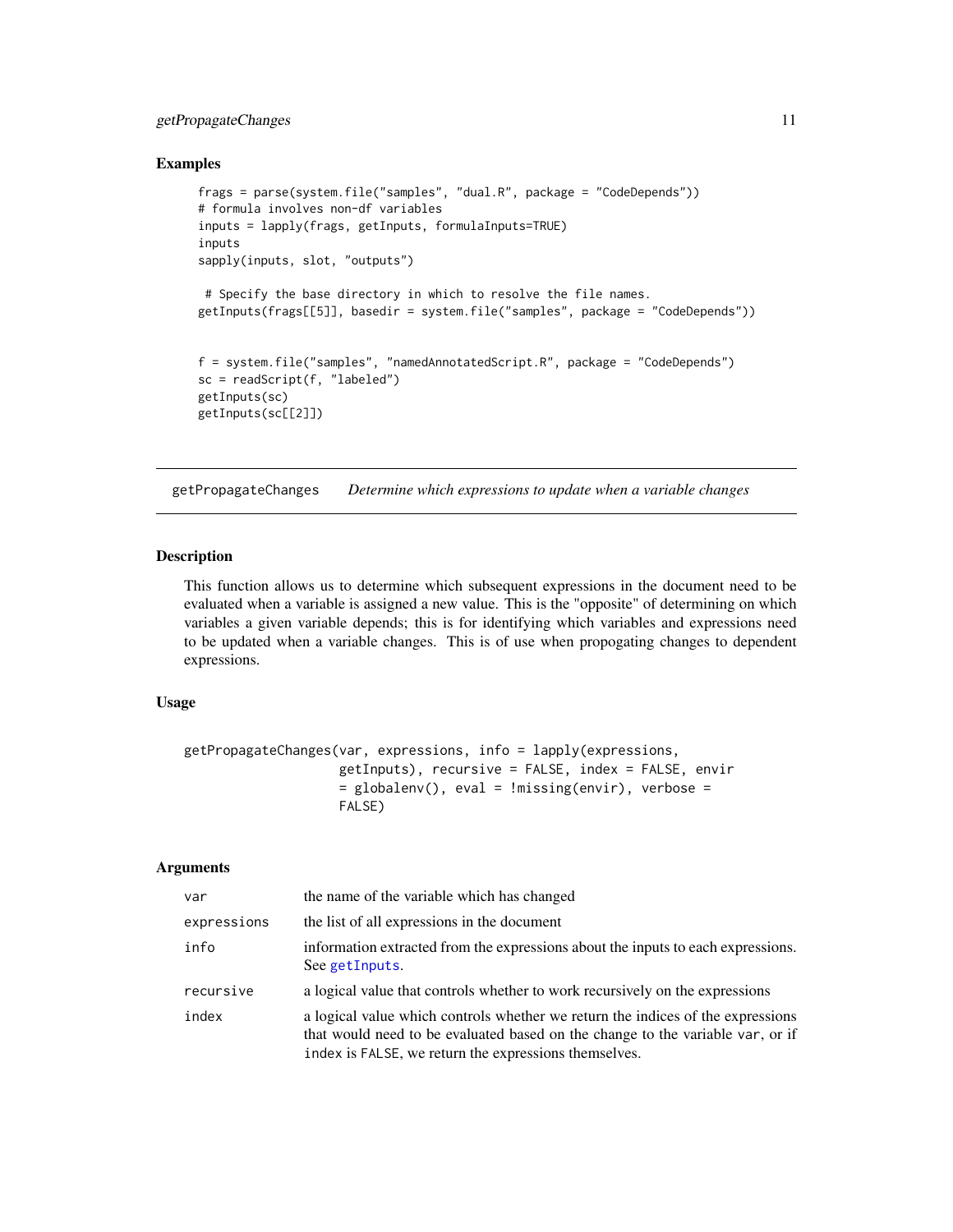<span id="page-11-0"></span>

| envir   | the environment in which to evaluate the expressions                                                                          |
|---------|-------------------------------------------------------------------------------------------------------------------------------|
| eval    | a logical value controlling whether we evaluate the expressions or just return<br>them                                        |
| verbose | a logical value that controls whether we output information about the expres-<br>sions and their evaluation on the R console. |

### Value

This returns either the expressions or the indices of the expressions that need to be re-evaluated due to a change in var.

### Note

The returned expression do NOT include the expression which defines the variable var. Only expressions \*after\* that are included.

#### Author(s)

Duncan Temple Lang

#### See Also

[getExpressionThread](#page-7-1) [getDependsThread](#page-5-1)

#### Examples

```
sc = readScript(system.file("samples", "formula.R", package = "CodeDepends"))
info = getInputs(sc)
getPropagateChanges("x", sc, info = info)
getPropagateChanges("y", sc, info = info)
```
<span id="page-11-1"></span>getVariableDepends *Determine dependencies for code blocks*

### Description

These functions provide ways to determine which code blocks must be evaluated before others based on input and output variables. getVariableDepends is used to determine the code blocks that need to be run in order to define particlar variables. getSectionDepends

#### Usage

```
getVariableDepends(vars, frags, info = lapply(frags, getInputs, ...),
checkLibraries = FALSE, asIndex = FALSE, functions = TRUE, \ldots)
getSectionDepends(sect, frags, info = lapply(frags, getInputs, ...), index =
FALSE, ...)
```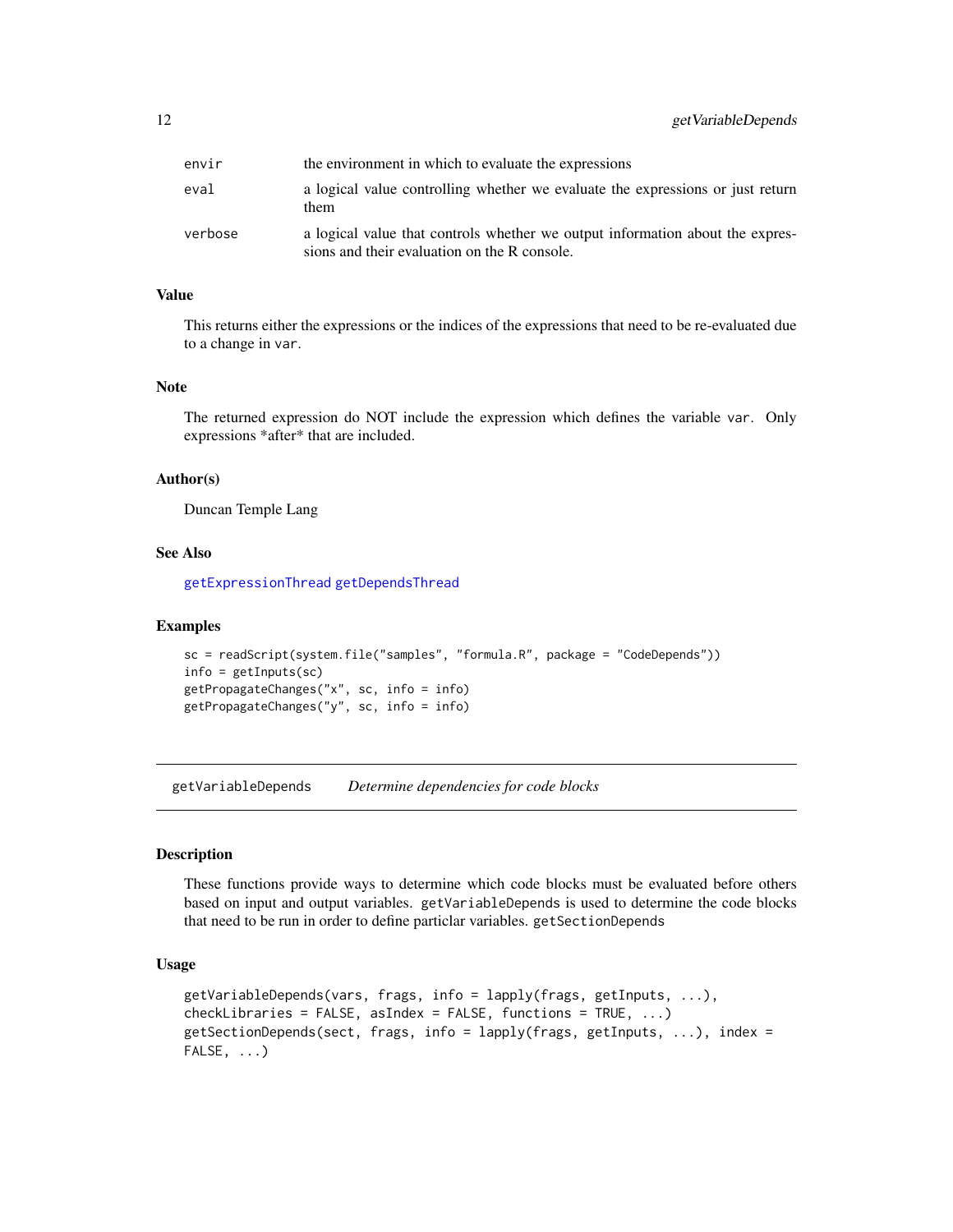### <span id="page-12-0"></span>Arguments

| vars                           | the names of the variables of interest                                                                                                                                                                                                              |  |
|--------------------------------|-----------------------------------------------------------------------------------------------------------------------------------------------------------------------------------------------------------------------------------------------------|--|
| frags                          | the blocks or groups of expressions from the document                                                                                                                                                                                               |  |
| info                           | the information about the fragments that identify the inputs. This is typically<br>computed as the default value for the parameter but can be provided explicitly<br>when the caller has alreay computed this and passes it to different functions. |  |
| index                          | a logical value that controls whether we return the indices of the fragments of<br>interest (TRUE) or return the fragments themselves (FALSE)                                                                                                       |  |
| sect                           | the index of the section/fragment to be analyzed                                                                                                                                                                                                    |  |
| checkLibraries a logical value |                                                                                                                                                                                                                                                     |  |
| asIndex                        | a logical value that controls whether we return the expressions/code blocks or<br>their indices.                                                                                                                                                    |  |
| functions                      | passed to getVariables. What kind of functions should be counted as variables<br>(TRUE is local functions only, the default)                                                                                                                        |  |
|                                | passed to get Inputs. Ignored if info is explicitly specified.                                                                                                                                                                                      |  |

### Value

getVariableDepends returns a [Script-class](#page-25-1) object consisting of the subset of code blocks relevant to the specified variables.

If asIndex is TRUE, getVariableDepends returns the indices of the code blocks in the original script.

### Author(s)

Duncan Temple Lang

### See Also

[getPropagateChanges](#page-10-1) [getExpressionThread](#page-7-1)

### Examples

```
e = readScript(system.file("samples", "dual.R", package = "CodeDepends"))
getVariableDepends("fit", e, formulaInputs = TRUE)
getVariableDepends("fit", e, formulaInputs = TRUE, asIndex = TRUE)
getVariableDepends("y", e, asIndex = TRUE)
getVariableDepends("y", e)
```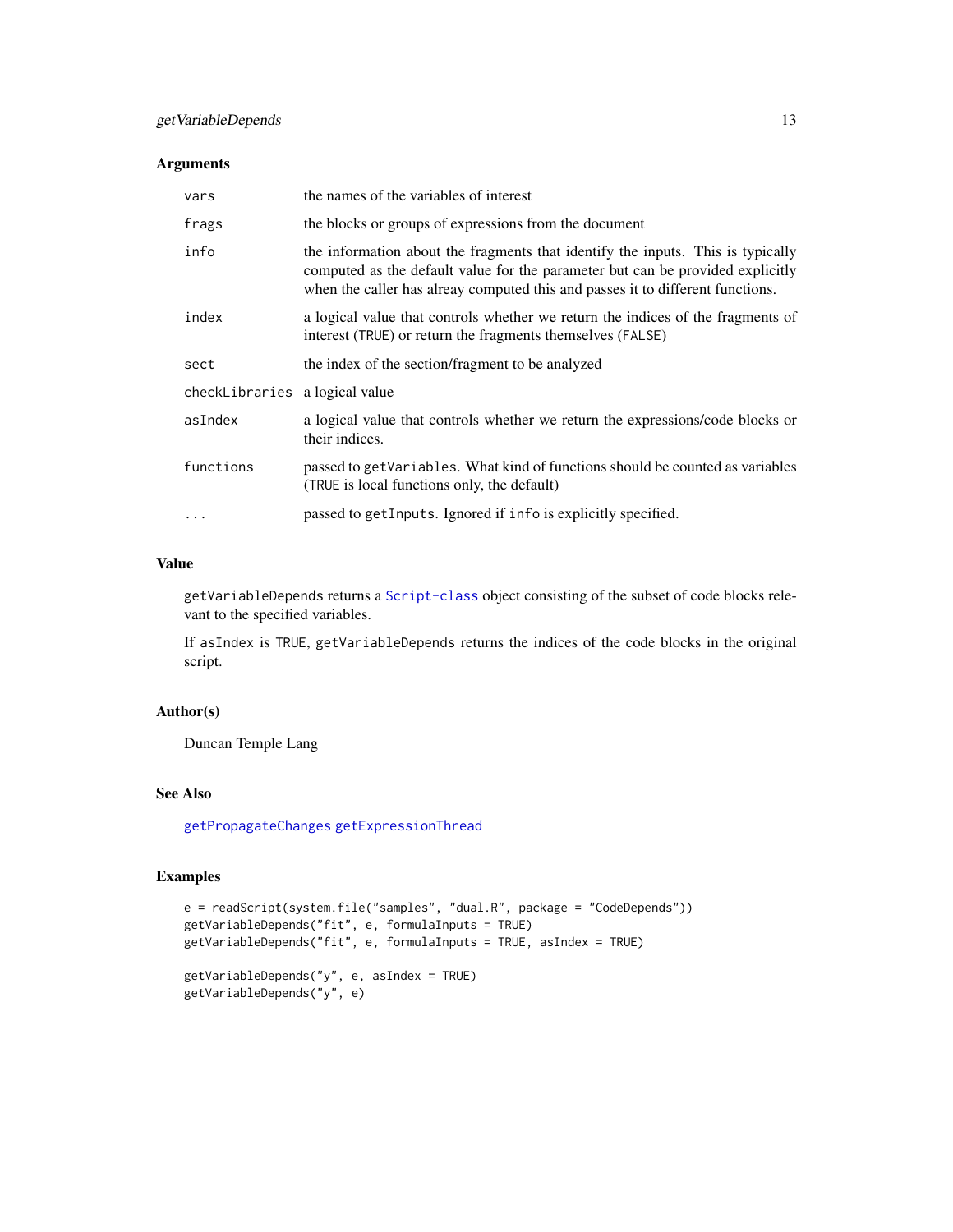<span id="page-13-1"></span><span id="page-13-0"></span>

These functions and methods allow one to get the names of the variables used within a script or block of code and from various derived types.

### Usage

```
getVariables(x, inputs = FALSE, functions = TRUE, ...)
```
### Arguments

| $\mathsf{x}$ | the object with information about the variables                                                                                                                                                                                                                                                                                         |  |
|--------------|-----------------------------------------------------------------------------------------------------------------------------------------------------------------------------------------------------------------------------------------------------------------------------------------------------------------------------------------|--|
| inputs       | a logical indicating wether to include the input variables or just return the output<br>variables, i.e. those on the left hand side of of an assignment. Defaults to FALSE                                                                                                                                                              |  |
| functions    | Indicates what types of functions should be included. NULL Logical or NULL.<br>Indicages what kind of functions should be counted as variables: local (TRUE, the<br>default) (default) indicates none, TRUE indicates user-defined or unknown prove-<br>nance functions, and FALSE indicates all functions. Ignored if inputs is FALSE. |  |
|              | Passed to get Inputs when generating script information to comput on.                                                                                                                                                                                                                                                                   |  |

### Value

A character vector, with possibly repeated values, giving the names of the variables. If an annotated script was used, the vector is named by the sections of the script.

### Author(s)

Duncan Temple Lang

### See Also

[readScript](#page-23-1) [getInputs](#page-8-1)

### Examples

```
f = system.file("samples", "namedAnnotatedScript.R", package = "CodeDepends")
sc = readScript(f, "labeled")
getVariables(sc)
```
getVariables(sc[[3]])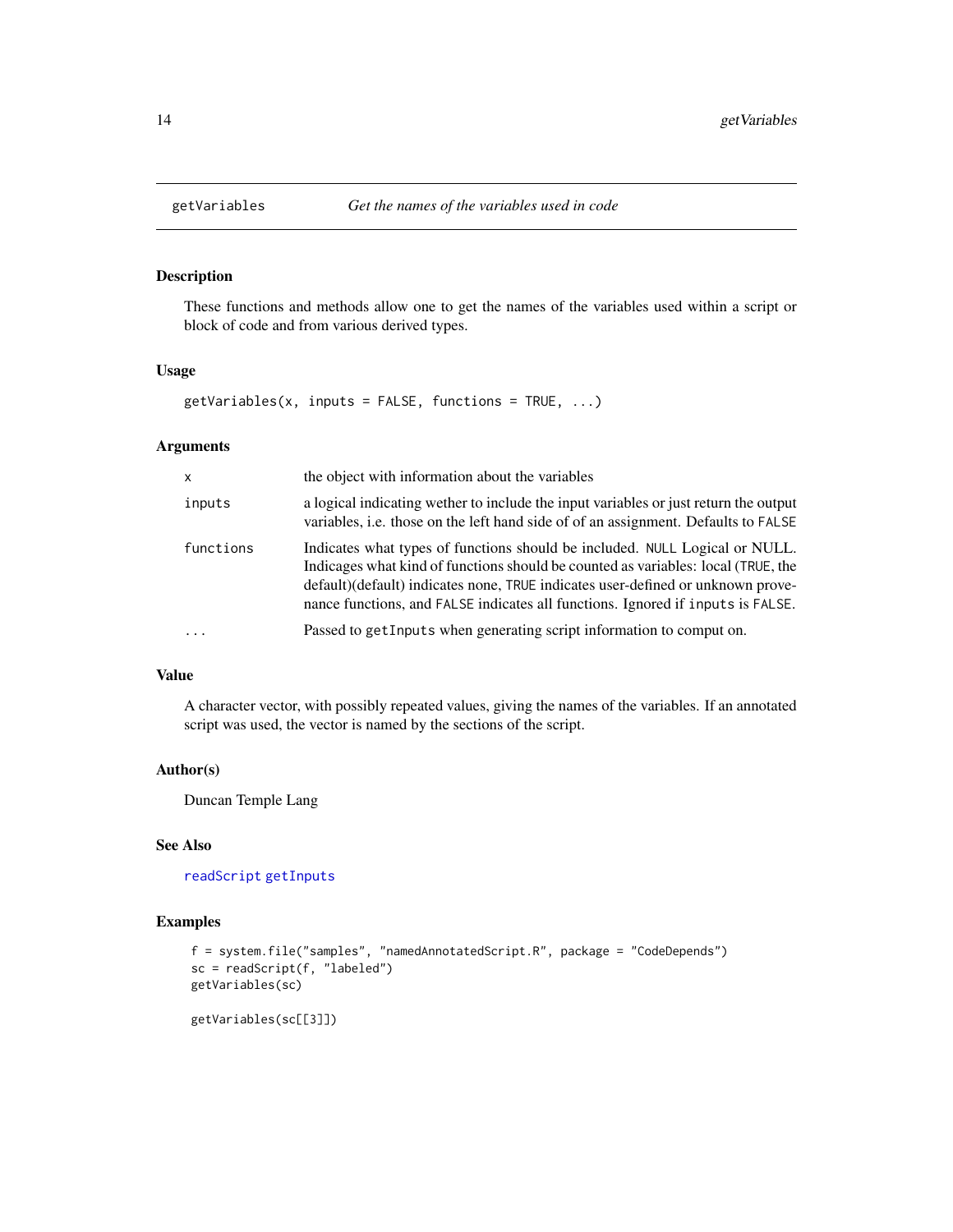<span id="page-14-0"></span>

This attempts to infer the type of the task being performed. There is a small set of known task types, listed in system.file("Vocabulary", package = "CodeDepends").

Currently this uses simple rules. In the future, we might use a classifier.

### Usage

```
guessTaskType(e, info = getInputs(e))
```
#### Arguments

| e    | the code block to be analyzed. This can be a call or an expression. Typically it |
|------|----------------------------------------------------------------------------------|
|      | is an element of a Script-class, i.e. a ScriptNode-class object                  |
| info | meta-information about the                                                       |

### Value

A character vector giving the different task identifiers.

### Author(s)

Duncan Temple Lang

#### See Also

[readScript](#page-23-1)

### Examples

```
guessTaskType(quote(plot(x, y)))
```

```
e = expression({
       d = read.table("myData.txt")
       d$abc = d$a + log(d$b)
        d[ d$foo == 1, ] = sample(n)})
guessTaskType(e)
```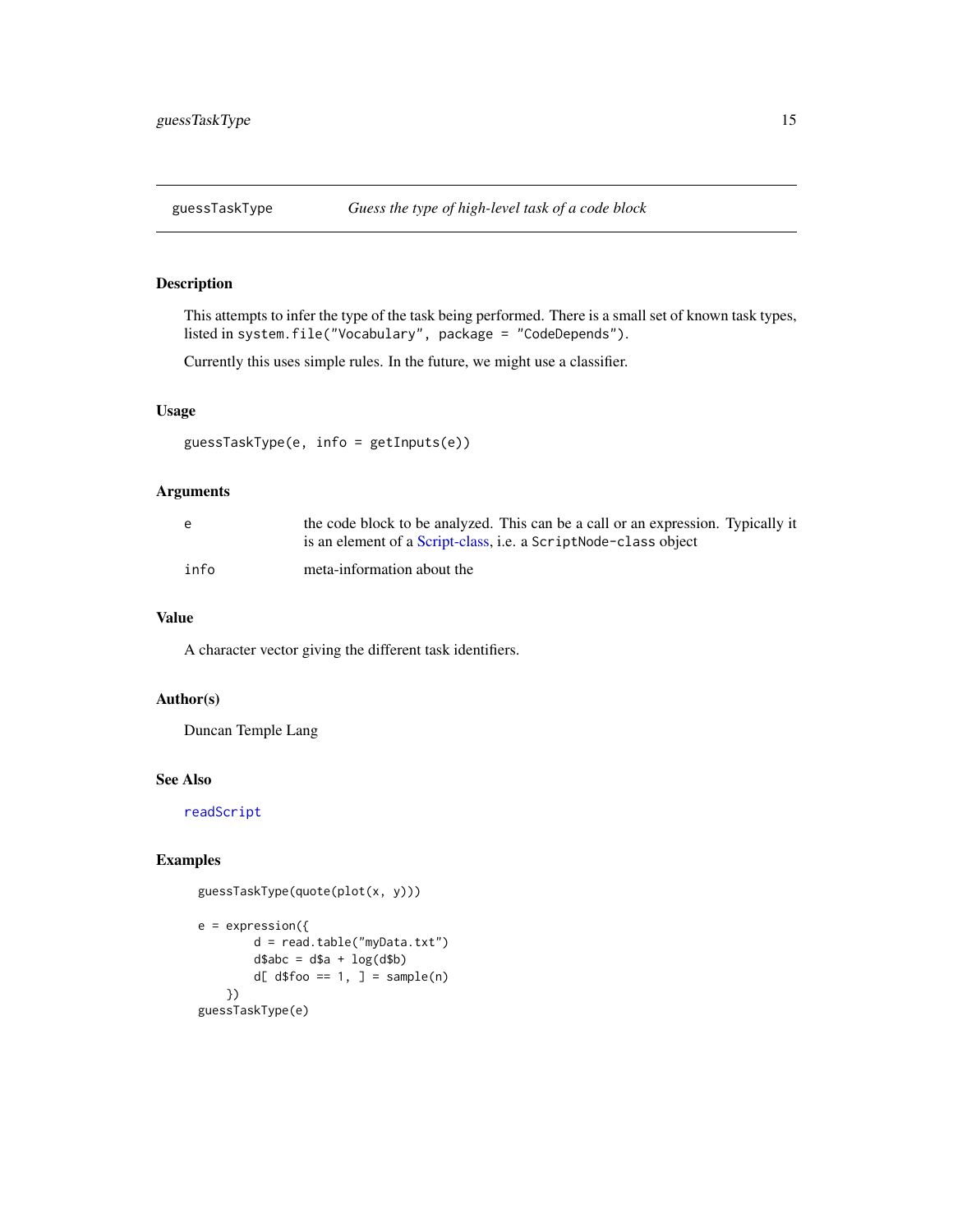<span id="page-15-0"></span>highlightCode *Display R code with highlighting of variables, links to functions and packages*

### Description

This function leverages the highlight package to create an HTML display of R code. It connects all instances of a variable in the code so that a viewer can move the mouse over a variable and see all uses of it in the code.

The motivations for this is to help navigate a script and to allow us to connect the code to plots of, for example, the time-line or life-span of variables in a script.

### Usage

```
highlightCode(obj, out = NULL, addFunctionLinks = TRUE, checkURLs= TRUE,
              inline = TRUE, h = htmlRenderer(addFunctionLinks,
              checkURLs), css = system.file("CSS", "highlight.css",
              package = "CodeDepends"), jsCode =
              system.file("JavaScript", "highlightSymbols.js", package =
              "CodeDepends"))
```
#### Arguments

| obj              | the name of a file containing R code or an R expression or function. Currently,<br>this needs to be a file.                                                                                                                                                                                                                   |  |  |
|------------------|-------------------------------------------------------------------------------------------------------------------------------------------------------------------------------------------------------------------------------------------------------------------------------------------------------------------------------|--|--|
| out              | the name of a file to which the HTML document is written, or NULL or NA to just<br>return the in-memory document.                                                                                                                                                                                                             |  |  |
| addFunctionLinks |                                                                                                                                                                                                                                                                                                                               |  |  |
|                  | how to generate the links for function calls. This can be NULL to have no links<br>for function calls, or a logical value indicating whether to have links or not, or<br>a function. If this is a function, it is called with a vector of function names and<br>should return a character vector with links for each of them. |  |  |
| checkURLs        | When sorting through possible link targets, should we check for existing local<br>files OR URLs. Defaults to TRUE, if FALSE only locally existing files are checked<br>for.                                                                                                                                                   |  |  |
| inline           | a logical value indicating whether to put the CSS and JavaScript code directly<br>into the HTML document or just refer to them.                                                                                                                                                                                               |  |  |
| h                | the renderer to create the HTML. See highlight                                                                                                                                                                                                                                                                                |  |  |
| <b>CSS</b>       | the URL or local file name for the CSS content                                                                                                                                                                                                                                                                                |  |  |
| jsCode           | the URL or local file name for the JavaScript code for the highlighting of the<br>variables.                                                                                                                                                                                                                                  |  |  |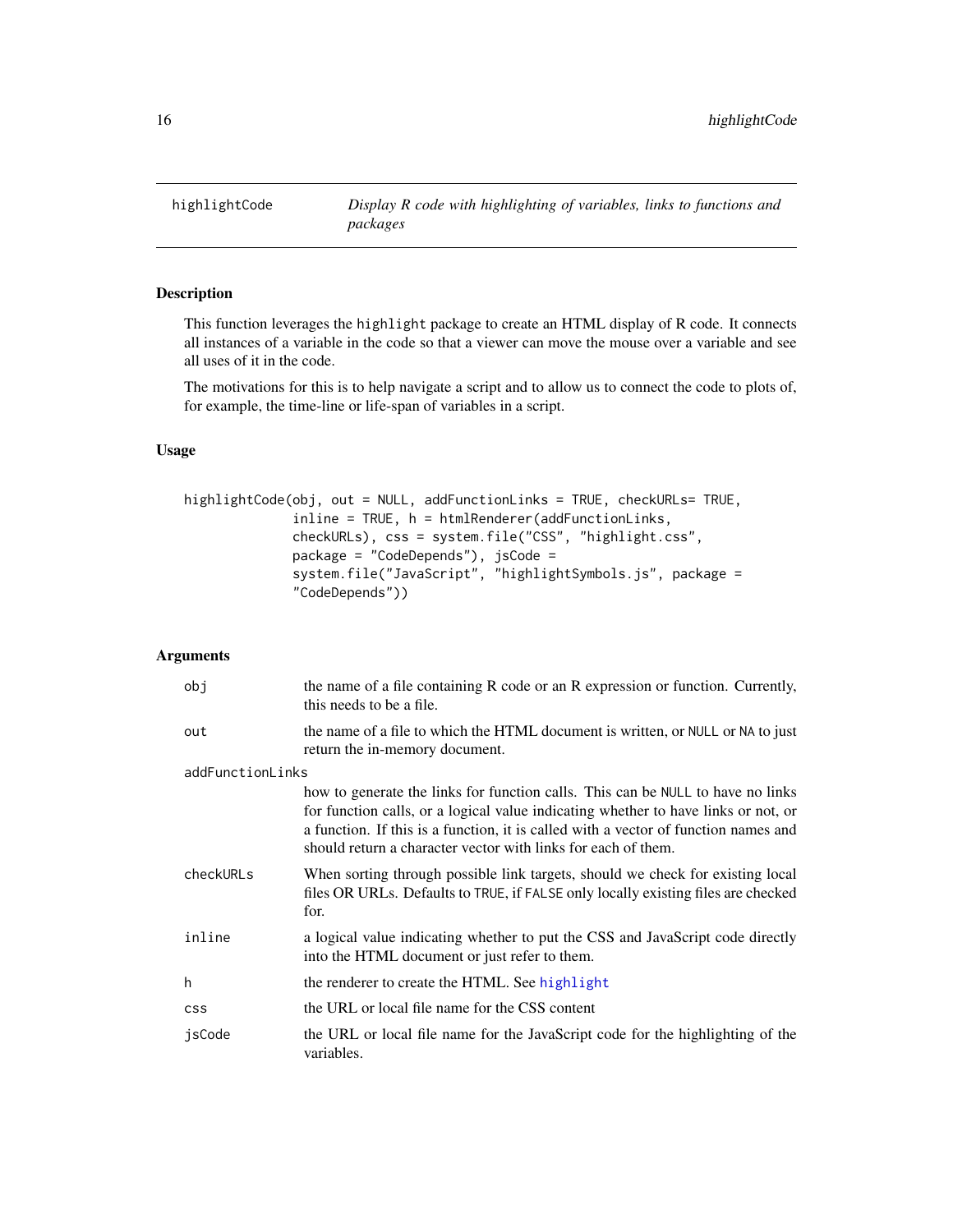### <span id="page-16-0"></span>historyAsScript 17

### Details

This uses the [highlight](#page-0-0) function to create the basic information for the code. We provide our own renderer to provide the links for function calls and packages and to specify markup for the symbols. Then we post-process the resulting HTML document to add our own CSS content and JavaScript code.

#### Value

An HTML document or the name of the file to which it was written if out is specified.

#### Author(s)

Duncan Temple Lang

#### Examples

```
f = system.file("samples", "sitepairs.R", package = "CodeDepends")
## url checking takes a while, too long for CRAN example
highlightCode(f, "foo.html", checkURLs=FALSE)
```
historyAsScript *Convert R interactive history to a Script object*

#### Description

This function is a means to capture the history of R commands interactively entered at the prompt in this session (or saved across sessions) as a [Script-class](#page-25-1) object. One can then analyze the expressions to find relationships between variables and commands, which are irrelevant, ...

#### Usage

historyAsScript()

#### Value

An object of class [Script-class](#page-25-1).

### Author(s)

Duncan Temple Lang

#### See Also

[readScript](#page-23-1) [history](#page-0-0)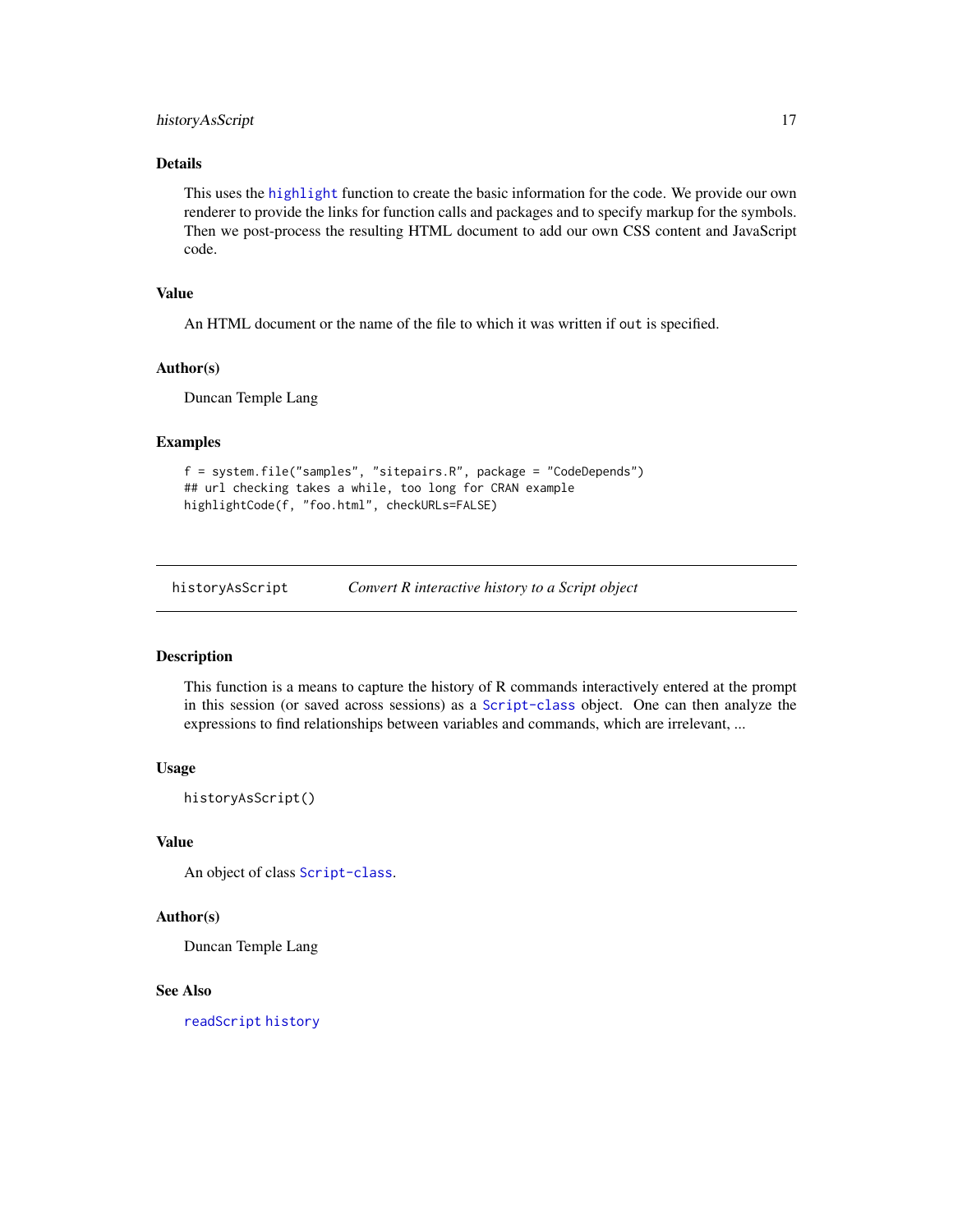Create a custom input collector which will be used by getInputs to process to collect various aspects of the code as it is being processed. Custom collector functions can be specified which will be called when a particular function is called within the code.One major use for this is leveraging knowledge of specific functions' behavior to track side effects relevant to a particular use-case.

### Usage

```
inputCollector(..., functionHandlers = list(...), inclPrevOutput =
FALSE, checkLibrarySymbols = FALSE, funcsAsInputs = checkLibrarySymbols)
```
### Arguments

| .                   | Custom information collection functions. Argument names correspond to R<br>functions, with the custom collection function being called when a call to the<br>named function is detected within the code being processed. Overridden by<br>functionHandlers                                                       |
|---------------------|------------------------------------------------------------------------------------------------------------------------------------------------------------------------------------------------------------------------------------------------------------------------------------------------------------------|
| functionHandlers    |                                                                                                                                                                                                                                                                                                                  |
|                     | A named list of custom collection functions.                                                                                                                                                                                                                                                                     |
|                     | inclPrevOutput Should variables which were output previously within the code be treated as<br>inputs in subsequent expressions. If TRUE each expression within the code is<br>treated separately with respect to detecting input variables, if FALSE the code is<br>treated as a single block. Defaults to FALSE |
| checkLibrarySymbols |                                                                                                                                                                                                                                                                                                                  |
|                     | If TRUE symbols exported by default package and packages loaded within the<br>code via library or require calls are tracked and excluded from the list of<br>input variables. Defaults to FALSE                                                                                                                  |
| funcsAsInputs       | If TRUE functions called by the code being processed are treated as input vari-<br>ables and listed as such. Defaults to the value of checkLibrarySymbols. A<br>value of funcsAsInputs which does not agree with the value of checkLibrarySymbols<br>is NOT recommended.                                         |
|                     |                                                                                                                                                                                                                                                                                                                  |

### Details

Each custom collection function should accept three arguments:

- e: the code or expression currently being processed
- collector: the current inputCollector
- basedir: the base directory in which the processing is taking place, e.g. to determine whether strings correspond to files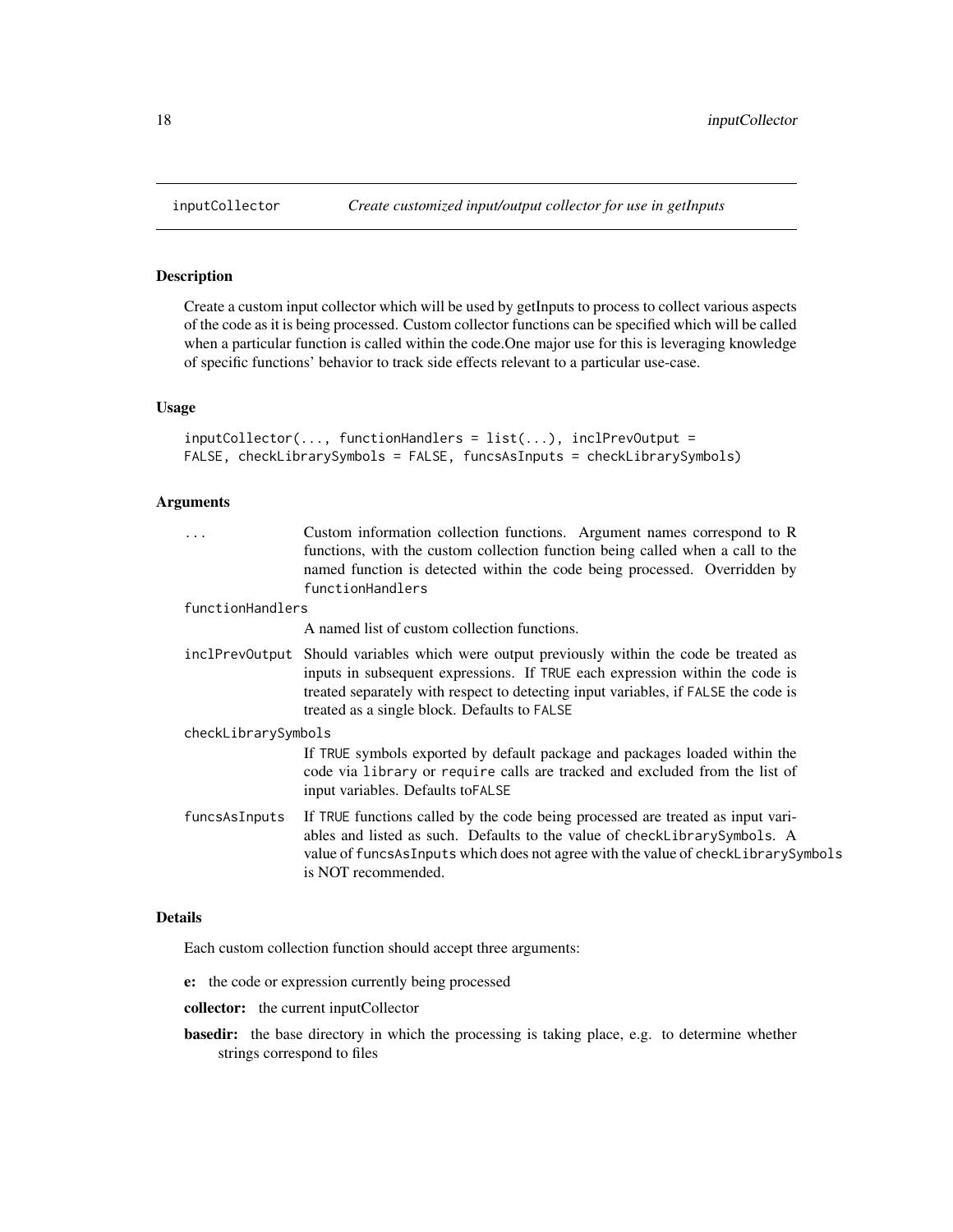### <span id="page-18-0"></span>inputCollector 19

These functions should process the expression and then use collector's collection functions and/or the <<- assignment operator to update the lists of found entities.

- Currently trackable entities, updatable by <entity><<-c(<entity>, value) or as specified, include:
- libraries: libraries loaded by the code via library or require. Updatable by calling collector\$library
- libSymbols: symbols exported by available libraries. Tracked automatically within collector\$library
- files: string constants which correspond to an existing file in basedir. Tracked automatically when strings are passed to collector\$string
- strings: string constants which do not correspond to existing files. Tracked automatically when strings are passed to collector\$string
- vars: all variable names used in the code. Updatable by calling collector \$vars with input as TRUE or FALSE as appropriate
- set: variable names which are assigned to in the code (input variables). Updatable by calling collector\$set or collector\$vars with input=TRUE
- functions: functions called by the code. Updatable by calling collector \$calls. This will also update vars if the collector was created with funcsAsInputs=TRUE
- removes: variables removed by the vode via calls to collector\$removes
- **updates:** variables which have had elements within them updated, e.g. via  $x$ \$foo  $\leq$  bar. Updatable via calls to collector\$update
- sideEffects: side effects generated by the code. Experimental, default side effect detection should not be assumed to be robust or exhaustive. Updatable via calls to sideEffects
- formula Variables: If formulaInputs is FALSE within the call to getInputs, this tracks variables which appear within formulas, otherwise this is unused and such variables are treated as input. Updatable via the modelVars argument in calls to collector\$addInfo

#### Value

A list of functions used to update internal tracking variables (see Details) as well as the following:

function Handlers: The list of function handlers in use by the collector.

reset: A function which resets the internal tracking variables.

results: A function which returns a [ScriptNodeInfo](#page-25-2) object representing the current state of the collection.

#### Note

Custom handlers take precedence over default proccessing mechanism. Care should be taken when overriding core functions such as  $=$ ,  $\sim$ , \$, library, etc.

#### **Note**

Specific internal behaviors of the default collection mechanisms are experimental and may change in future versions.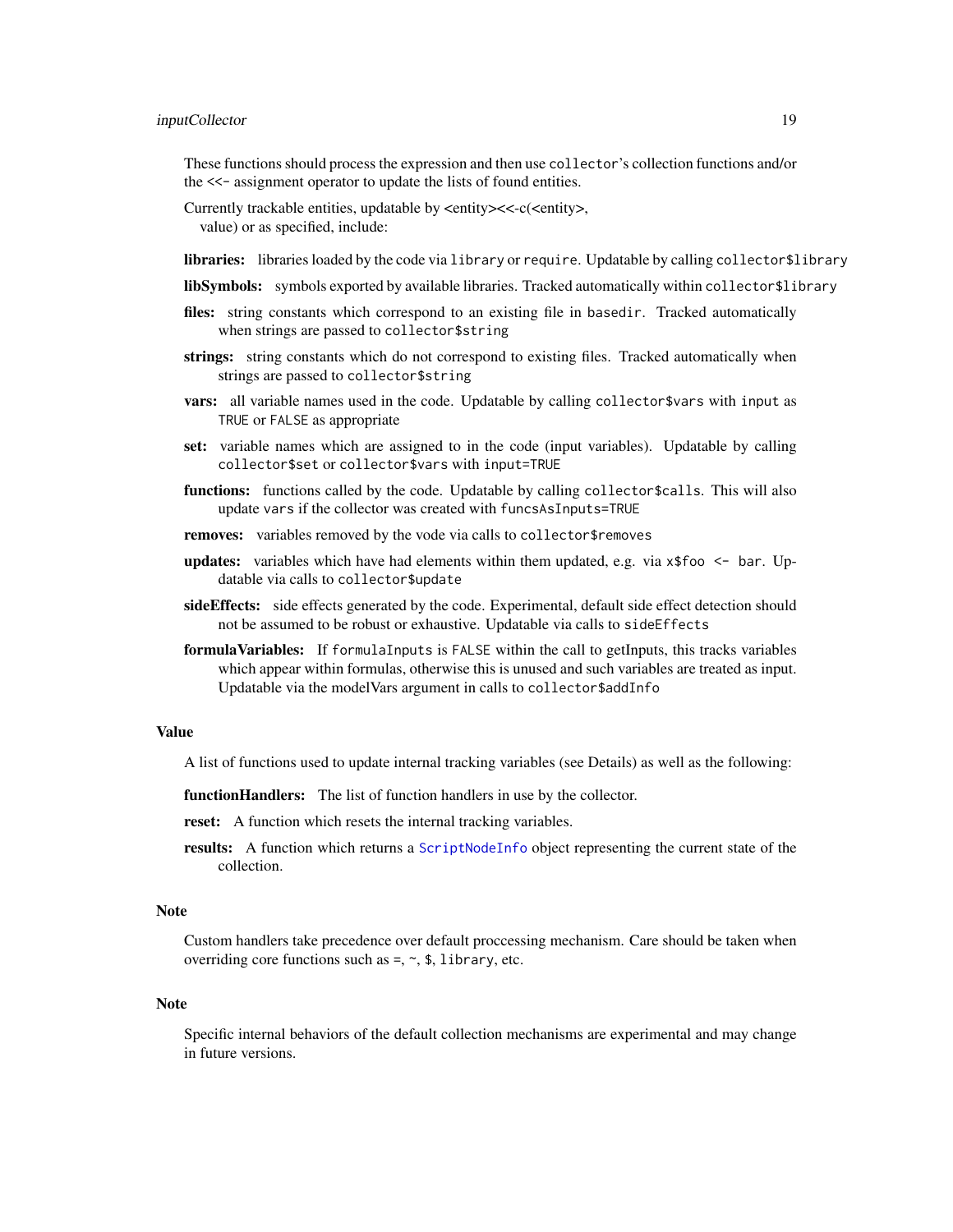#### <span id="page-19-0"></span>Author(s)

Duncan Temple Lang

#### See Also

[ScriptNodeInfo](#page-25-2) [getInputs](#page-8-1)

### Examples

```
f = system.file("samples", "results-multi.R", package="CodeDepends")
  sc = readScript(f)collector = inputCollector(library = function(e, collector, basedir, ...)
 {
   print(paste("loaded library", e[[2]]))
   collector$library(as.character(e[[2]]))
})
 res = getInputs(sc, collector = collector )
 #[1] "loaded library splines"
 #[1] "loaded library tsModel"
```
makeCallGraph *Create a graph representing which functions call other functions*

### Description

This function and its methods provide facilities for constructing a graph representing which functions call which other functions.

#### Usage

makeCallGraph(obj, all = FALSE, ...)

### Arguments

| obj      | The name of one or more packages as a string, optionally prefixed with "package:".                                                                       |
|----------|----------------------------------------------------------------------------------------------------------------------------------------------------------|
|          | This can be a vector of package names. Currently the packages should already                                                                             |
|          | be on the search path. Other inputs may be supported in the future                                                                                       |
| a11      | a logical value that controls whether the graph includes all the functions called<br>by any of the target functions. This will greatly expand the graph. |
| $\cdots$ | additional parameters for the methods                                                                                                                    |

### Value

An object of class [graphNEL-class](#page-0-0)

#### Note

We may extend this to deal with global variables and methods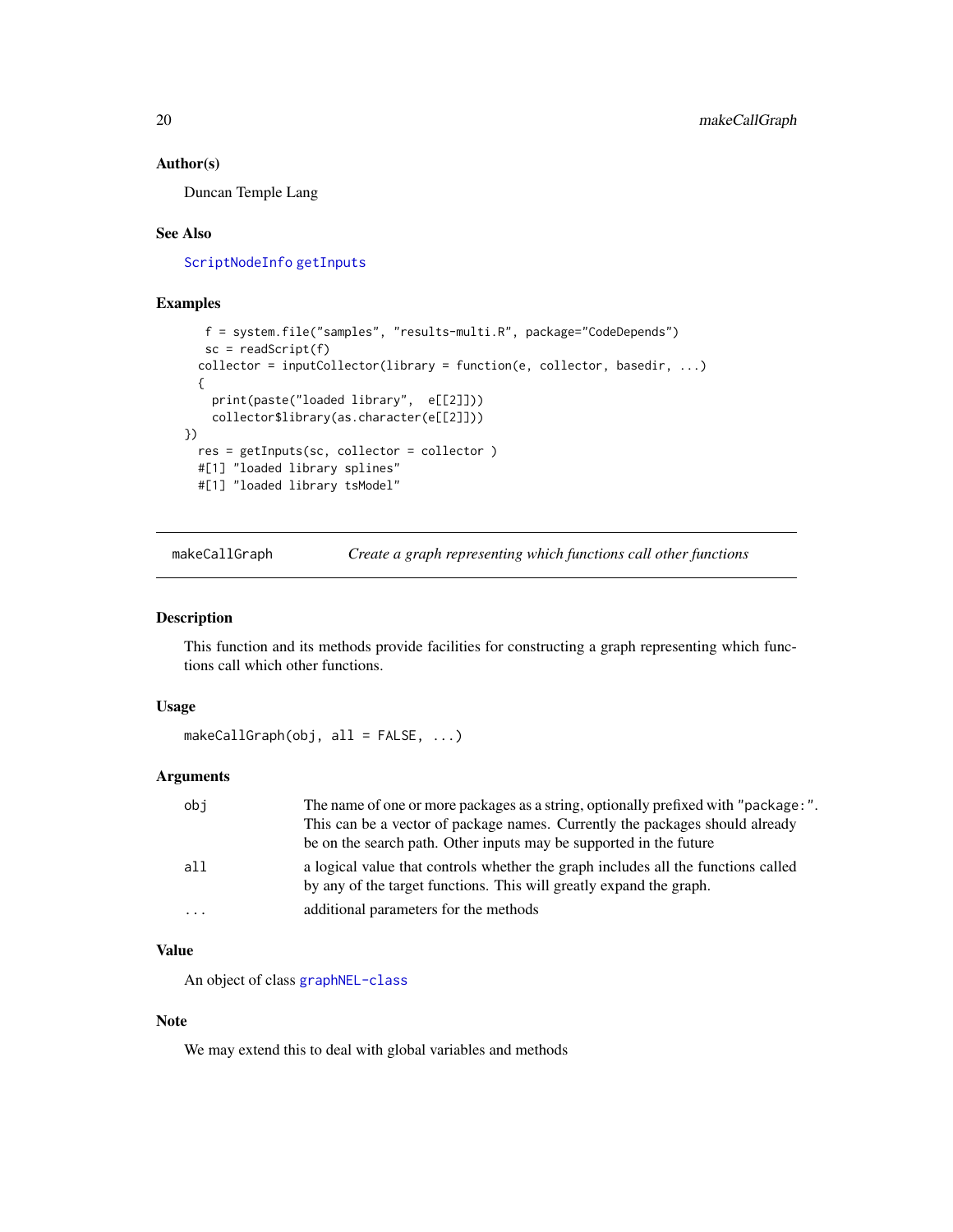### <span id="page-20-0"></span>makeTaskGraph 21

#### Author(s)

Duncan Temple Lang

#### See Also

The graph and Rgraphviz packages.

The SVGAnnotation package can be used to mae thee graphs interactive.

### Examples

```
gg = makeCallGraph("package:CodeDepends")
if(require(Rgraphviz)) {
   plot(gg, "twopi")
   ag = agopen(gg, layoutType = "circ", name = "bob")plot(ag)
}
if(require(Rgraphviz)) {
    # Bigger fonts.
  zz = layoutGraph(gg)
  graph.par(list(nodes = list(fontsize = 48)))
  renderGraph(zz)
}
  # Two packages
  library(codetools)
  gg = makeCallGraph(c("package:CodeDepends", "package:codetools"))
```
makeTaskGraph *Create a graph connecting the tasks within a script*

### Description

This function create a graph connecting the high-level tasks within a script. The tasks are blocks of code that perform a step in the process. Each code block has input and output variables. These are used to define the associations between the tasks and which tasks are inputs to others and outputs that lead into others.

### Usage

```
makeTaskGraph(doc, frags = readScript(doc), info = as(frags, "ScriptInfo"))
```
### Arguments

| doc   | the name of the script file                                                                  |
|-------|----------------------------------------------------------------------------------------------|
| frags | the code blocks in the script                                                                |
| info  | the meta-information detailing the inputs and outputs of the different code blocks/fragments |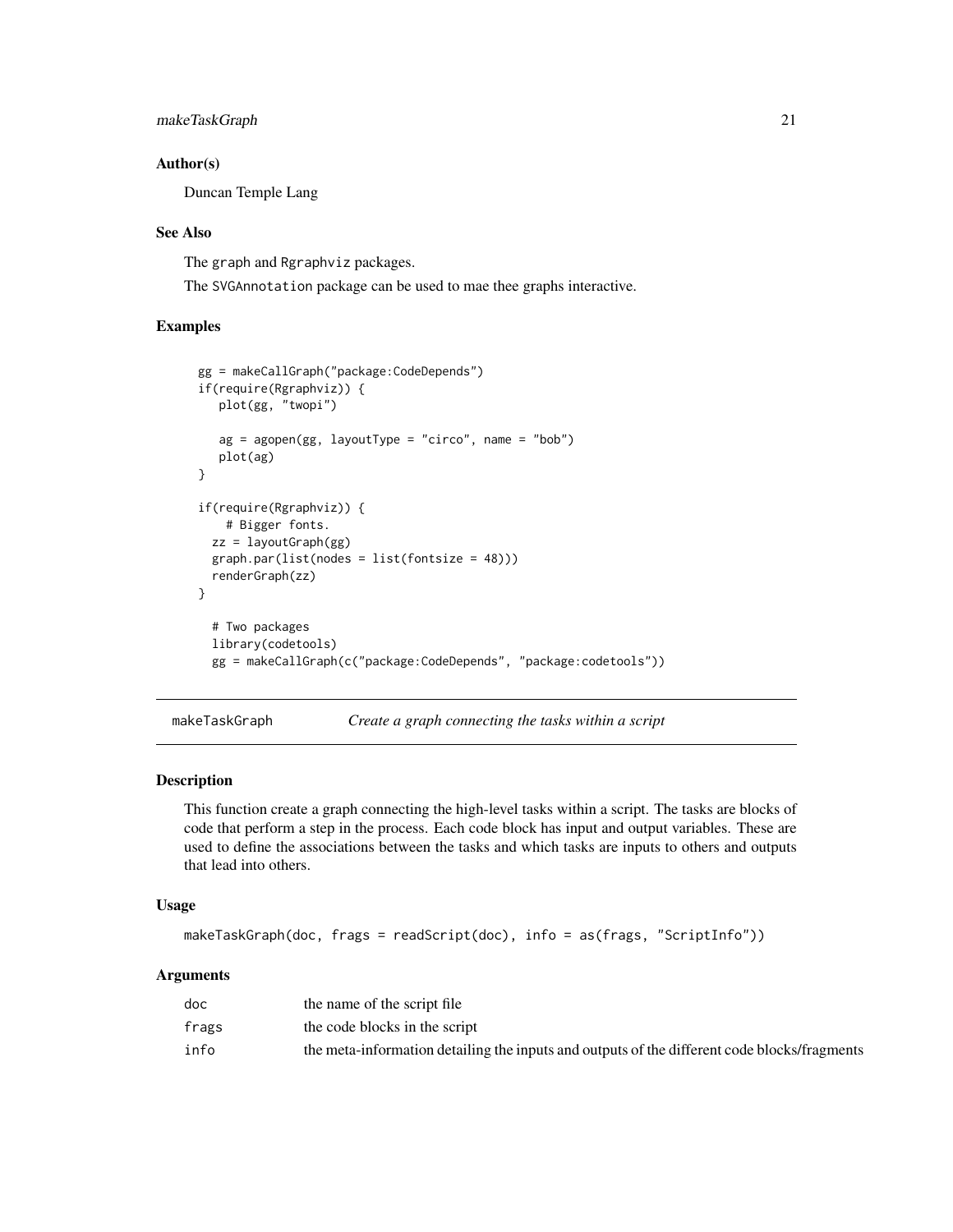### Value

An object of class [graphNEL-class](#page-0-0).

#### Author(s)

Duncan Temple Lang

#### See Also

[readScript](#page-23-1) [getInputs](#page-8-1)

### Examples

```
## Not run:
f = system.file("samples", "dual.R", package = "CodeDepends")
g = makeTaskGraph(f)
if(require(Rgraphviz))
  plot(g)
f = system.file("samples", "parallel.R", package = "CodeDepends")
g = makeTaskGraph(f)
if(require(Rgraphviz))
  plot(g)
f = system.file("samples", "disjoint.R", package = "CodeDepends")
g = makeTaskGraph(f)
if(require(Rgraphviz))
  plot(g)
## End(Not run)
```
makeVariableGraph *Create a graph describing the relationships between variables in a script*

### Description

This creates a graph of nodes and edges describing the relationship of how some variables are used in defining others.

#### Usage

```
makeVariableGraph(doc, frags = readScript(doc), info = getInputs(frags),
                  vars = getVariables(info, inputs = free), free = TRUE)
```
<span id="page-21-0"></span>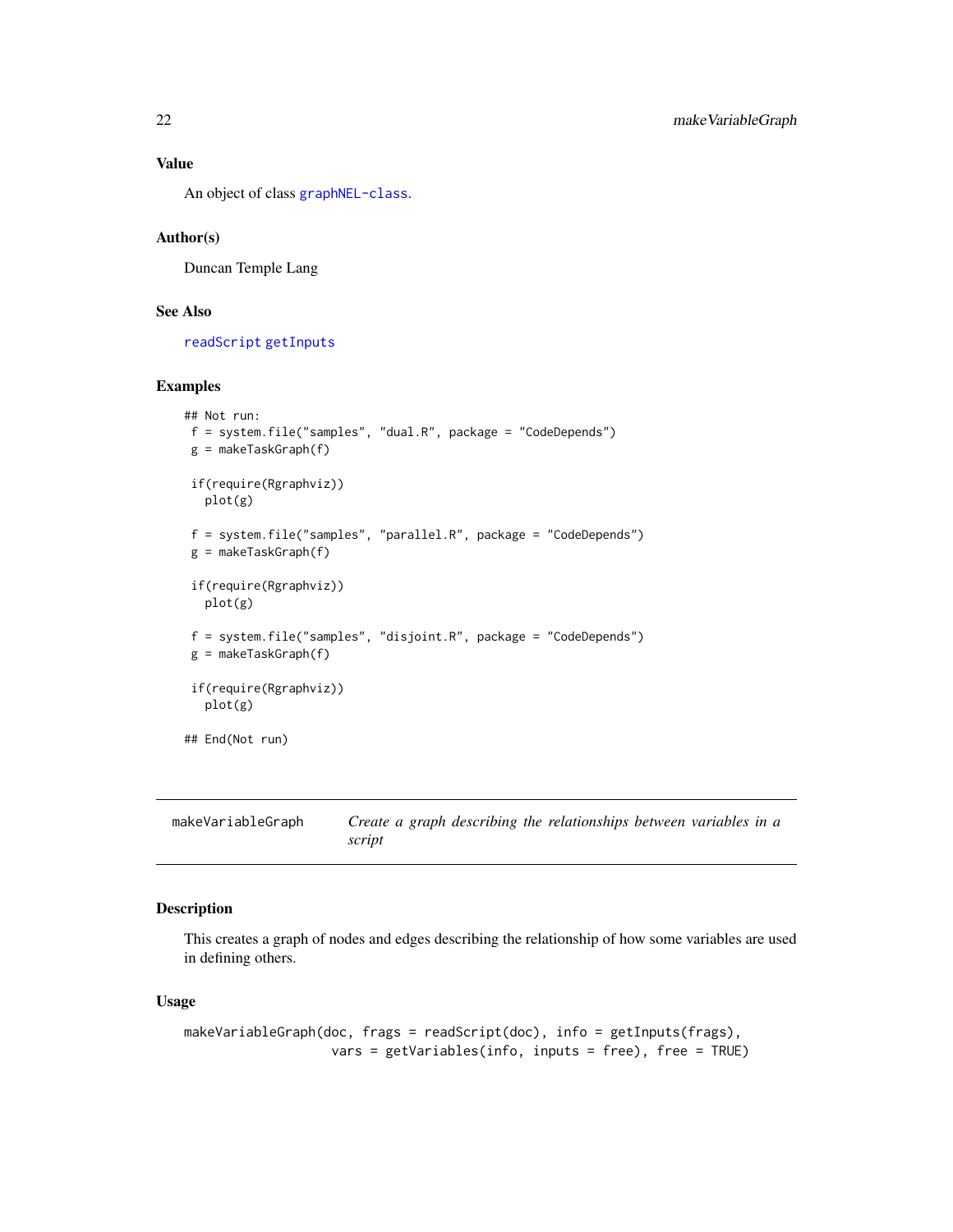### <span id="page-22-0"></span>makeVariableGraph 23

### Arguments

| doc   | the name of the script file                                                                                                        |
|-------|------------------------------------------------------------------------------------------------------------------------------------|
| frags | the code fragments from the script as a Script object.                                                                             |
| info  | the ScriptInfo list of ScriptNodeInfo objects describing each node.                                                                |
| vars  | a character vector giving the names of the variables in the scripts. By default,<br>these are the variables defined in the script. |
| free  | a logical value that is passed to getInputs and controls whether we include the<br>free/global variables in the script.            |

### Details

Note that this collapses variables with the same name into a single node. Therefore, if the code uses the same name for two unrelated variables, there may be some confusion.

### Value

An object of class graphNEL from the graph package.

#### Author(s)

Duncan Temple Lang

### See Also

[readScript](#page-23-1) [getInputs](#page-8-1) [getVariables](#page-13-1)

graph Rgraphviz

### Examples

```
## Not run:
u = url("http://www.omegahat.net/CodeDepends/formula.R")
sc = readScript(u)close(u)
g = makeVariableGraph(, sc)
```
## End(Not run)

```
f = system.file("samples", "results-multi.R", package = "CodeDepends")
sc = readScript(f)g = makeVariableGraph( info = getInputs(sc))
if(require(Rgraphviz))
 plot(g)
```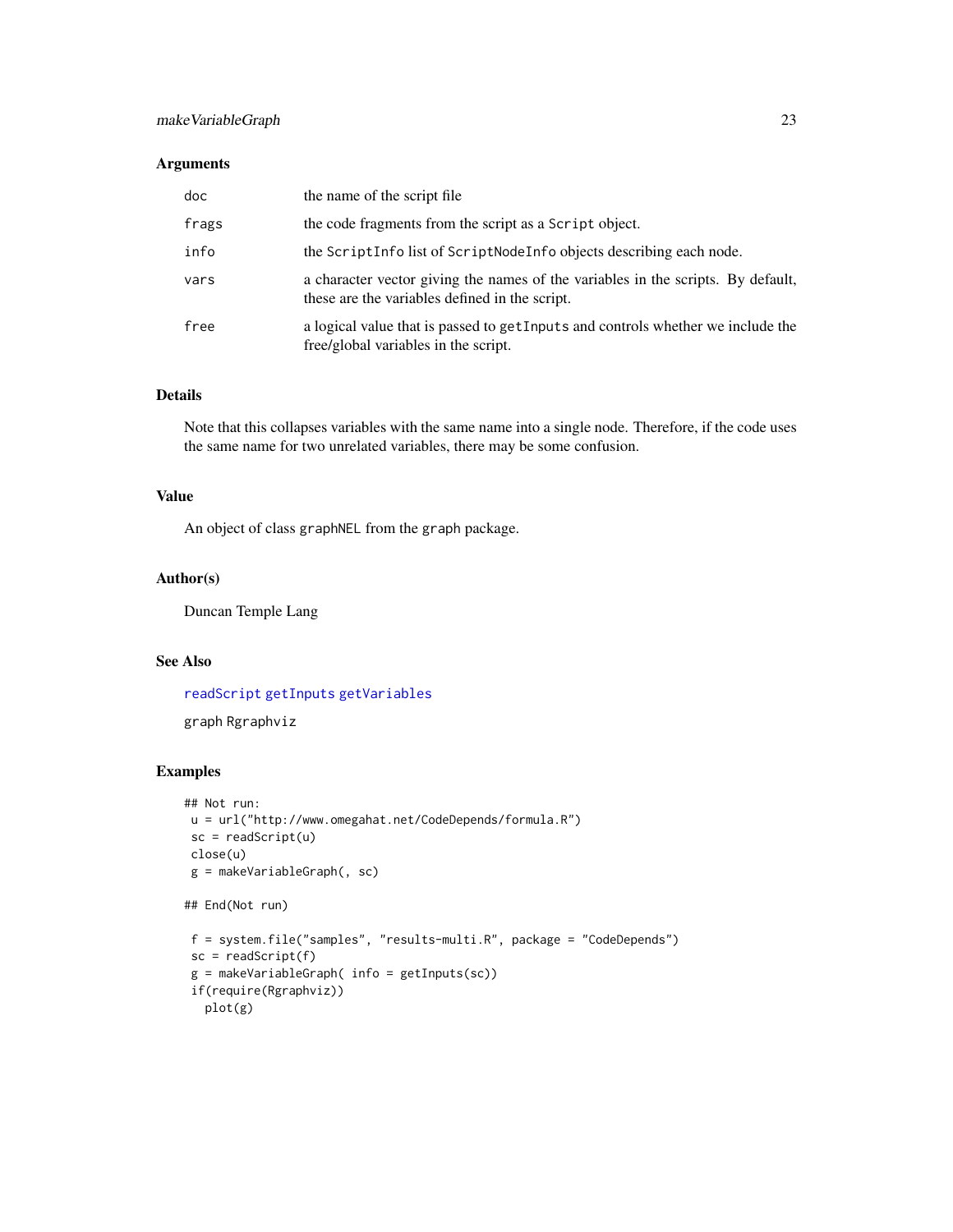This is a general function that determines the type of the document and then extracts the code from it.

This is an S4 generic and so can be extended by other packages for document types that have a class, e.g. Word or OpenOffice documents.

readAnnotatedScript is for reading scripts that use a vocabulary to label code blocks with highlevel task identifiers to indicate what the code does in descriptive terms.

### Usage

readScript(doc, type = NA, txt = readLines(doc), ...) readAnnotatedScript(doc, txt = readLines(doc))

### Arguments

| doc      | the document, typically a string giving the file name. This can also be a connec-<br>tion, e.g. created via url.                                                             |  |  |
|----------|------------------------------------------------------------------------------------------------------------------------------------------------------------------------------|--|--|
| type     | a string indicating the type of the document. If this is missing, the function<br>calls getDocType to attempt to determine this based on the "common" types of<br>documents. |  |  |
| txt      | the lines of text of the document.                                                                                                                                           |  |  |
| $\cdots$ | Passed to low-level input functions used by various methods.                                                                                                                 |  |  |

### Value

A list of the R expressions that constitute the code blocks.

#### Author(s)

Duncan Temple Lang

#### See Also

[parse](#page-0-0)

### Examples

```
e = readScript( system.file ("samples", "dual.R", package = "CodeDepends") )
## Not run:
readScript(url("http://www.omegahat.net/CodeDepends/formula.R"))
```
## End(Not run)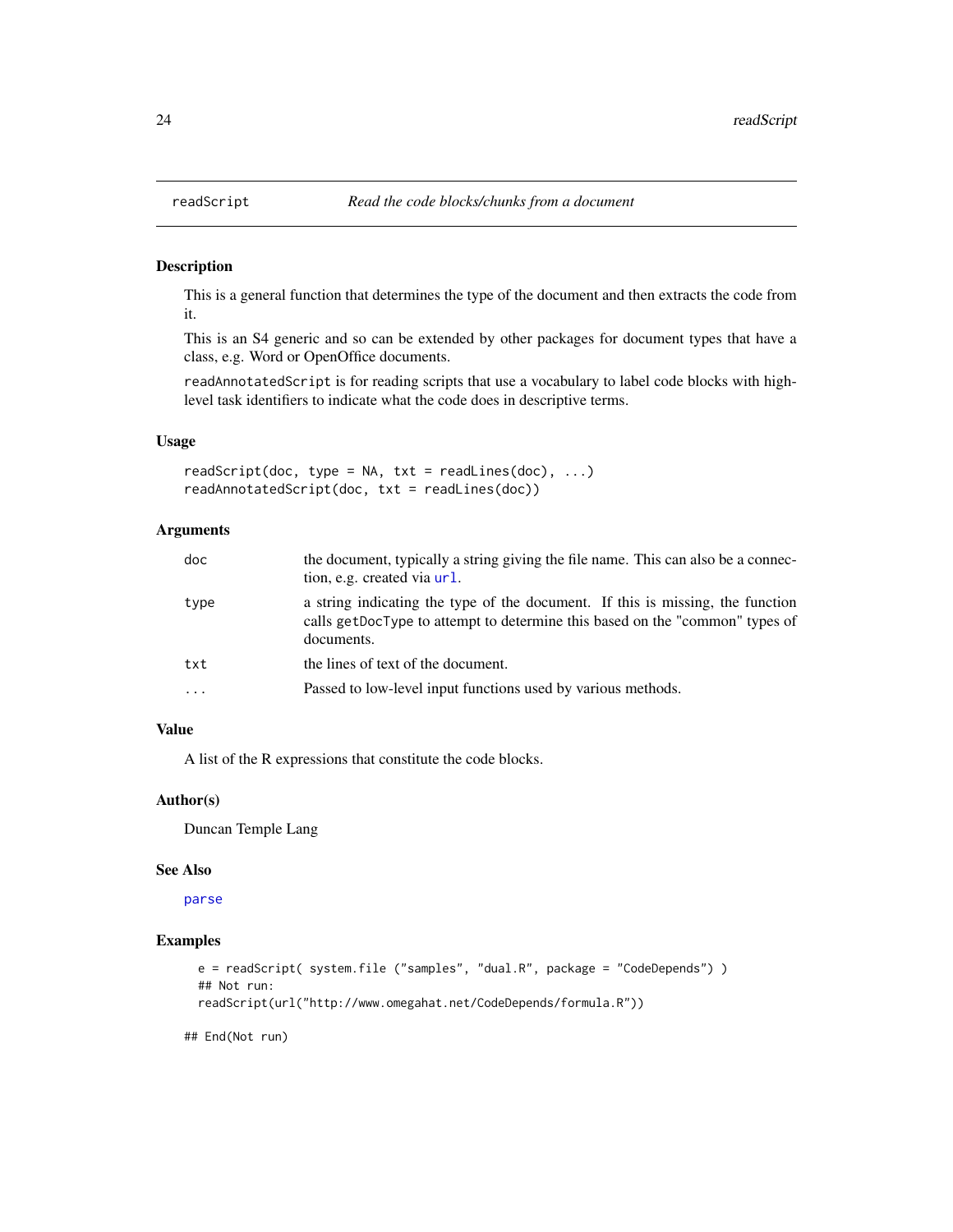<span id="page-24-0"></span>

This function allows the caller to evaluate the code blocks within a document all the way up to a specified section of the document.

### Usage

```
runUpToSection(section, doc, all = TRUE, env = globalenv(),
                nestedEnvironments = FALSE, frags = readScript(doc),
                verbose = FALSE)
```
### Arguments

| section            | the index of the section, <i>i.e.</i> a number                                                                                                                                                 |  |  |
|--------------------|------------------------------------------------------------------------------------------------------------------------------------------------------------------------------------------------|--|--|
| doc                | the name of the file containing the code                                                                                                                                                       |  |  |
| all                | a logical value. It should be TRUE for now.                                                                                                                                                    |  |  |
| env                | the environment in which the expressions will be evaluated                                                                                                                                     |  |  |
| nestedEnvironments |                                                                                                                                                                                                |  |  |
|                    | a logical value controlling whether the each code block should be evaluated in its<br>own environment which are created with the previous code block's environment<br>as a parent environment. |  |  |
| frags              | the code fragments read from the document or specified directly by the caller.                                                                                                                 |  |  |
| verbose            | logical value indicating whether to display the code                                                                                                                                           |  |  |

### Value

A list containing the results of evaluating the different fragments. The list will have a length given by the section number.

#### Note

Currently, all = FALSE is not implemented.

### Author(s)

Duncan Temple Lang

#### See Also

[sourceVariable](#page-27-1)

#### Examples

```
frags = parse(system.file("samples", "dual.R", package = "CodeDepends"))
runUpToSection(3, frags = frags, verbose = TRUE, all = TRUE)
```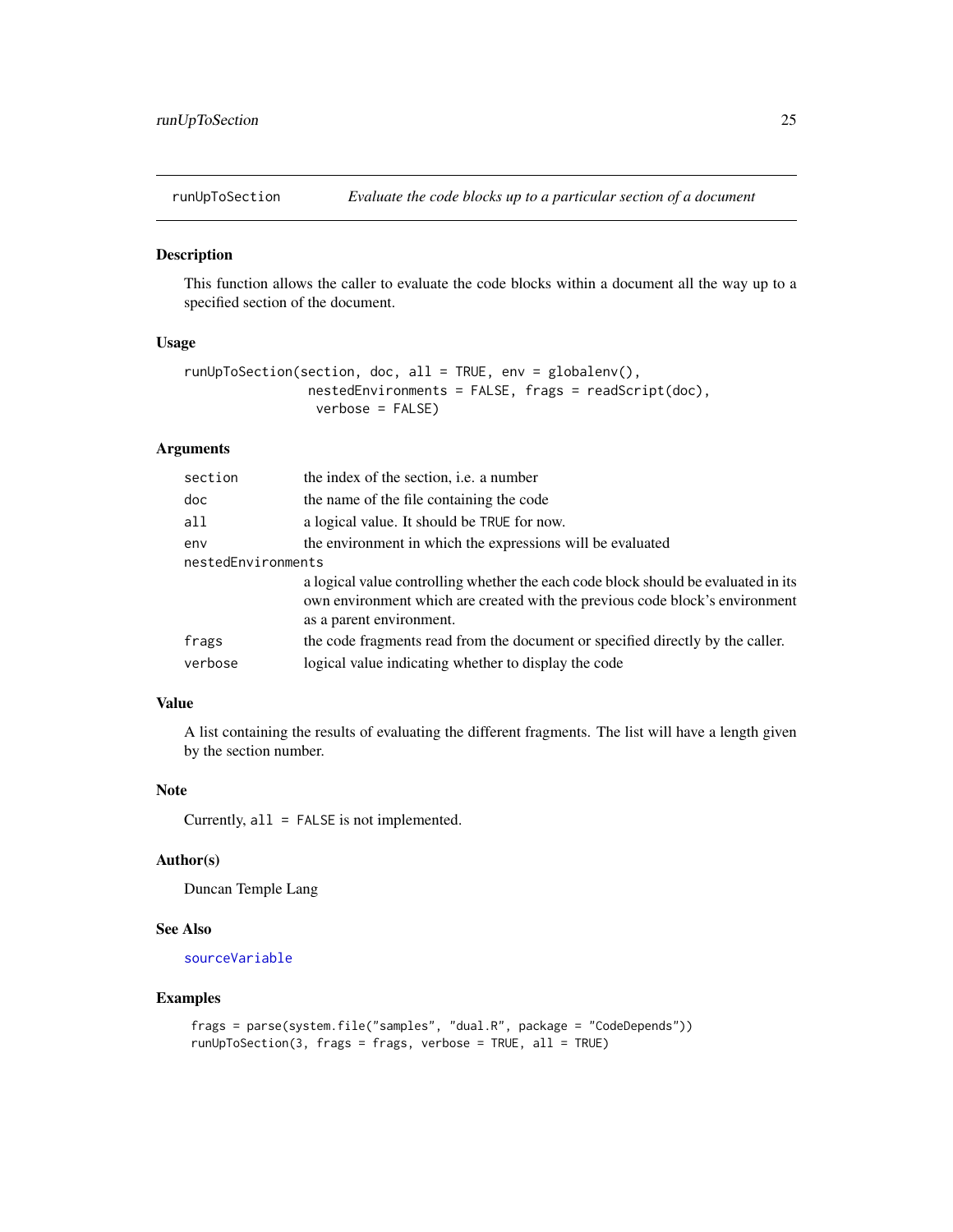<span id="page-25-2"></span><span id="page-25-1"></span><span id="page-25-0"></span>

This package works with collections of expressions or code blocks and such a sequence can be thought of as a script. The Script class is a list of code elements. Such objects are typically created via a call to [readScript](#page-23-1). They can be read from XML files, tangled Sweave output, regular R source files and R source files that are annotated to identify the general task of each code block. This last type of script has its own class named AnnotatedScript and the code elements are annotated with labels such as dataInput, simulate, plot, model, eda and so on.

Each element of a Script list represents code. These are stored as objects of class ScriptNode. A ScriptNode class has slots for the code, the taskType indicating the high-level nature of the code, and an id so we can easily refer to it.

While our focus is on the code elements in a Script, we work with meta-data about the code elements. We identify information such as the input variables required by a code element, the variables it assigns (the outputs) and so on. This information is stored in a ScriptNodeInfo object. And a collection of such objects that parallels a script is a ScriptInfo object.

We can easily map a Script or a ScriptNode to the corresponding meta-information via the coercion methods as(script, "ScriptInfo") and as(node, "ScriptNodeInfo").

### Objects from the Class

Objects of class Script are created with [readScript](#page-23-1).

Objects of class ScriptInfo are created with [getInputs](#page-8-1) or as(, "ScriptInfo").

#### **Slots**

.Data: the elements of the list.

location: a character string that gives the file name or URL of the code for this script.

#### Extends

Class ["list"](#page-0-0), from data part. Class ["vector"](#page-0-0), by class "list", distance 2.

#### Methods

coerce signature(from = "Script", to = "ScriptInfo"): convert a Script to a ScriptInfo to access the meta-information

**coerce** signature(from = "ScriptNode", to = "ScriptNodeInfo"): compute the metainformation from an individual code element.

#### Author(s)

Duncan Temple Lang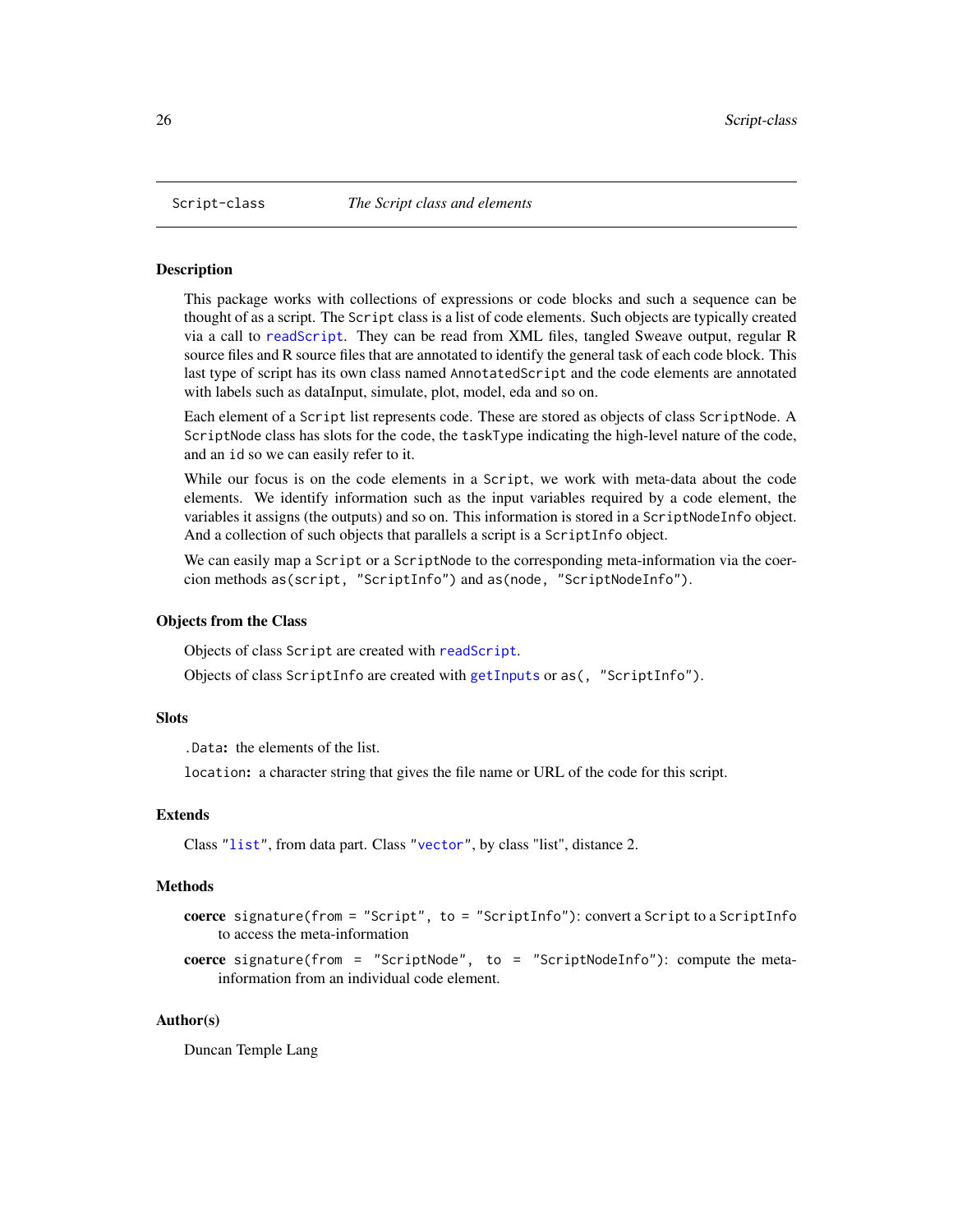### <span id="page-26-0"></span>separateExpressionBlocks 27

#### See Also

[readScript](#page-23-1)

### Examples

```
f = system.file("samples", "results-multi.R", package = "CodeDepends")
 sc = readScript(f)info = as(sc, "ScriptInfo")
 info = getInputs(sc, basedir = dirname(f))
   # Providing our own handler for calls to source()
 sourceHandler = function(e, collector = NULL, basedir = ".", ...) {
     collector$string(e[[2]], , TRUE)
     collector$calls(as.character(e[[1]]))
 }
h = CodeDepends:::inputCollector(source = sourceHandler)
 info = getInputStream(sc, h, basedir = dirname(f))## Not run:
u = url("http://www.omegahat.net/CodeDepends/formula.R")
 sc = readScript(u)as(sc, "ScriptInfo")
## End(Not run)
```
separateExpressionBlocks

*Convert a script into individual top-level calls*

### Description

This function converts a script of code blocks (e.g. from Sweave, XML, or an annotated script) with grouped expressions into individual top-level calls. The intent of this is to allow us to deal with the calls at a higher-level of granularity than code blocks. In other words, we can easily compute the depenendcies on the individual calls rather than on collections of calls. This allows us to reevaluate individual expressions rather than entire code blocks when we have to update variables due to changes in "earlier" variables, i.e. those defined earlier in the script and recomputed for various reasons.

#### Usage

```
separateExpressionBlocks(blocks)
```
#### Arguments

blocks a list of the expressions or calls, i.e. the code blocks, in the script.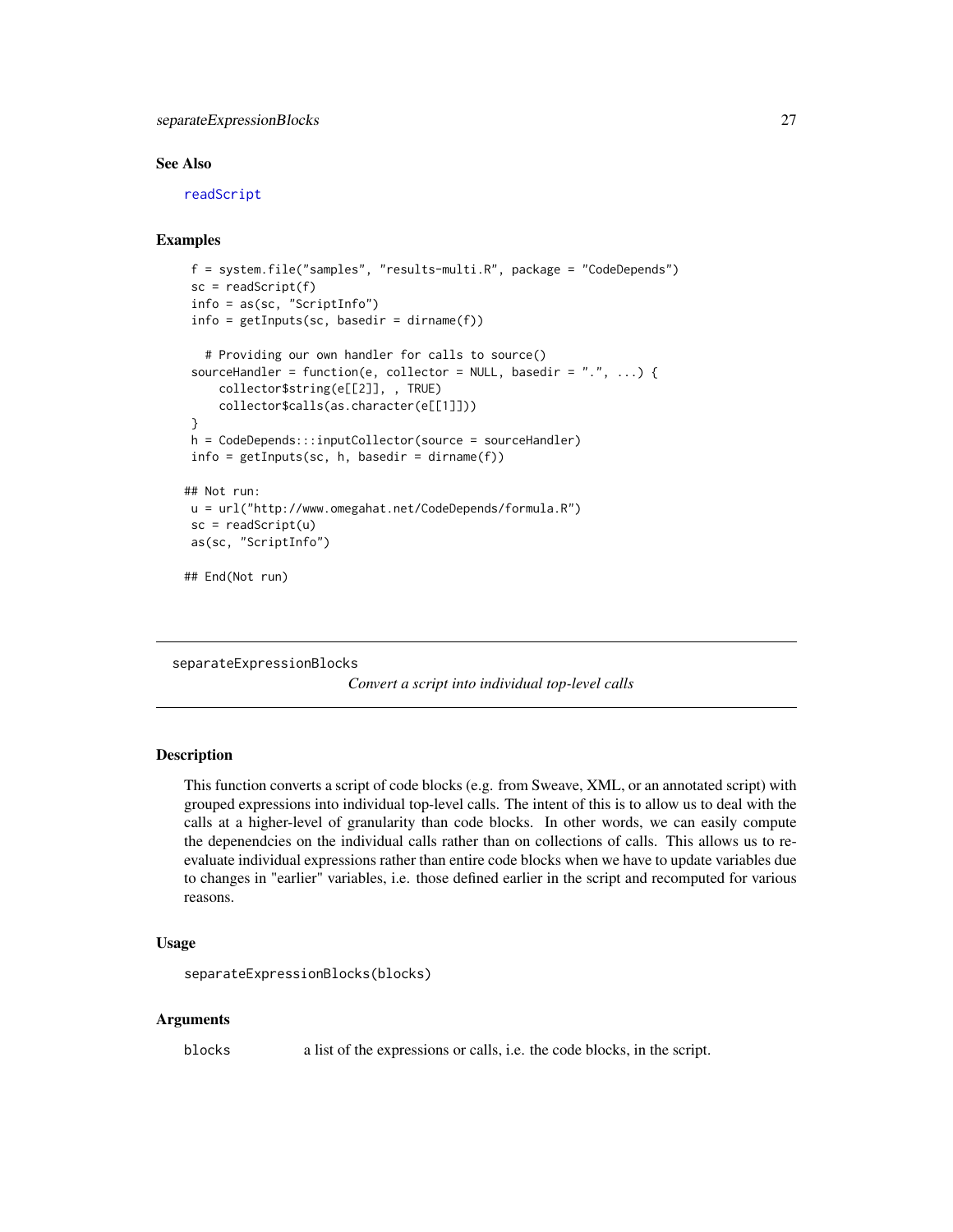A list of call or assignment expressions.

#### Author(s)

Duncan Temple Lang

### See Also

[readScript](#page-23-1)

#### Examples

```
f = system.file("samples", "dual.R", package = "CodeDepends")
sc = readScript(f)separateExpressionBlocks(sc)
```
<span id="page-27-1"></span>

| sourceVariable | Evaluate code in document in order to define the specified variables |  |  |  |
|----------------|----------------------------------------------------------------------|--|--|--|
|                |                                                                      |  |  |  |

### Description

This function allows the caller to evaluate the code within the document (or list of code chunks directly) in order to define one or more variables and then terminate. This is similar to runUpToSection but is oriented towards variables rather than particular code blocks.

#### Usage

```
sourceVariable(vars, doc, frags = readScript(doc), eval = TRUE, env = globalenv(),
                nestedEnvironments = FALSE, verbose = TRUE,
                 checkLibraries = eval, force = FALSE, first = FALSE,
                  info = lapply(frags, getInputs))
```
### Arguments

| vars                      | the names of the variables which are of interest. This need not include interme-<br>diate variables, but instead is the vector of names of the variables that the caller<br>wants defined ultimately. |  |  |  |
|---------------------------|-------------------------------------------------------------------------------------------------------------------------------------------------------------------------------------------------------|--|--|--|
| doc                       | the document containing the code blocks                                                                                                                                                               |  |  |  |
| frags                     | the code fragments                                                                                                                                                                                    |  |  |  |
| eval                      | whether to evaluate the necessary code blocks or just return them.                                                                                                                                    |  |  |  |
| env<br>nestedEnvironments | the environment in which to evaluate the code blocks.                                                                                                                                                 |  |  |  |
|                           | a logical value indicating whether to evaluate each of the different code blocks<br>within their own environment that is chained to the previous one.                                                 |  |  |  |

<span id="page-27-0"></span>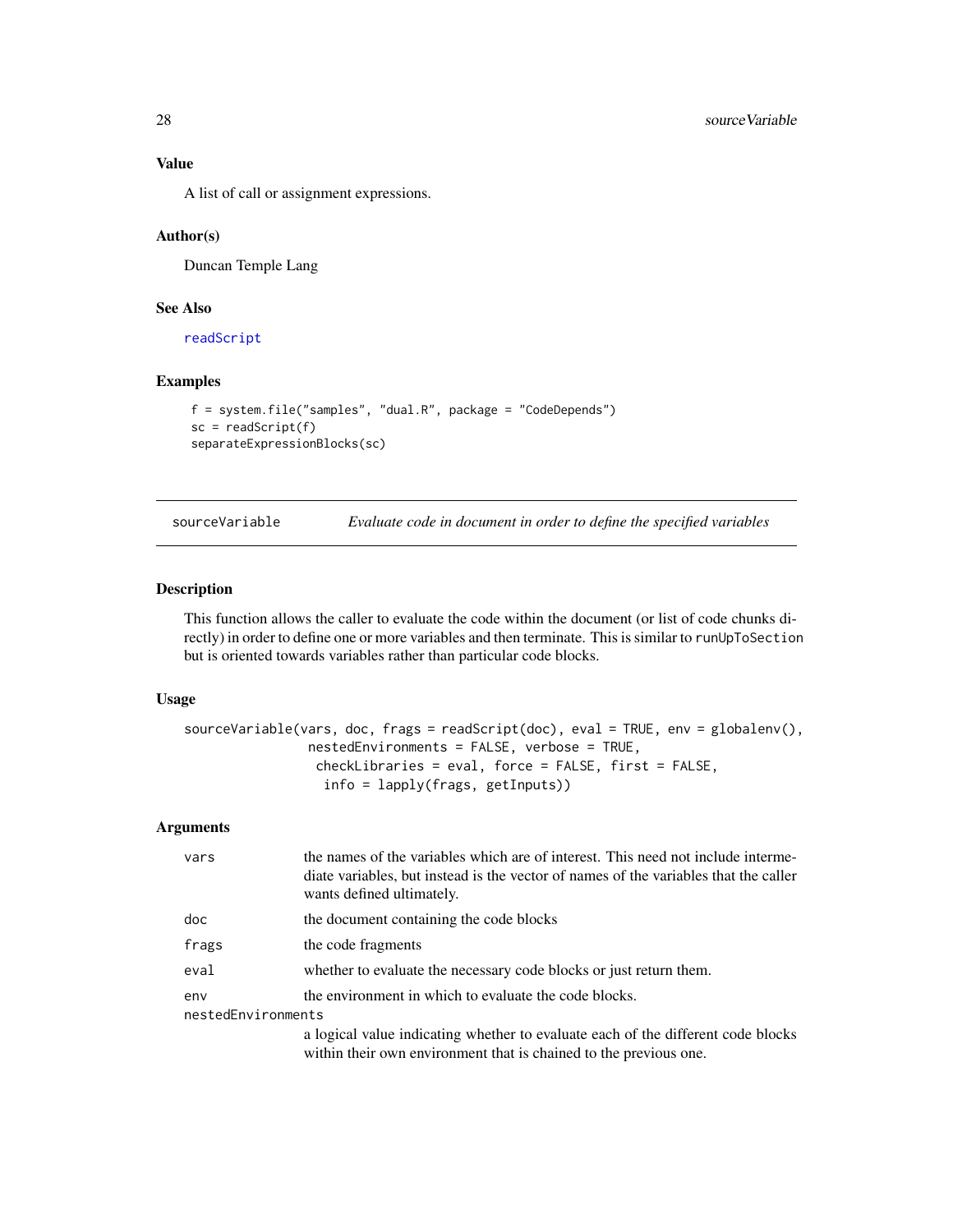### <span id="page-28-0"></span>splitRedefinitions 29

| verbose        | a logical value indicating whether to print the expression being evaluated before<br>it is actually evaluated.                                                                           |
|----------------|------------------------------------------------------------------------------------------------------------------------------------------------------------------------------------------|
| checkLibraries | a logical value that controls whether we check for functions that are not cur-<br>rently available and if there are any whether we add calls to load libraries in<br>getVariableDepends. |
| force          | a logical value that controls whether we evaluate the expressions if they variables<br>appear to exist.                                                                                  |
| first          | a logical value. This is intended to allow running up to the first instance of the<br>variable, not all of them.                                                                         |
| info           | the information about each expression. This is computed automatically, but the<br>caller can specify it to avoid redundant computations.                                                 |

### Value

If eval is TRUE, a list of the results of evaluating the code blocks. Alternatively, if eval is FALSE, this returns the expressions constituting the code blocks. In this case, the function is the same as [getVariableDepends](#page-11-1)

### Note

We should add a nestedEnvironments parameter as in runUpToSection. In fact, consolidate the code so it can be shared.

#### Author(s)

Duncan Temple Lang

### See Also

[getVariableDepends](#page-11-1)

### Examples

```
f = system.file("samples", "dual.R", package = "CodeDepends")
e = readScript(f)getVariableDepends("k", frags = e)
sourceVariable("k", frags = e, verbose = TRUE)
```
splitRedefinitions *Divide a script into separate lists of code based on redefinition of a variable*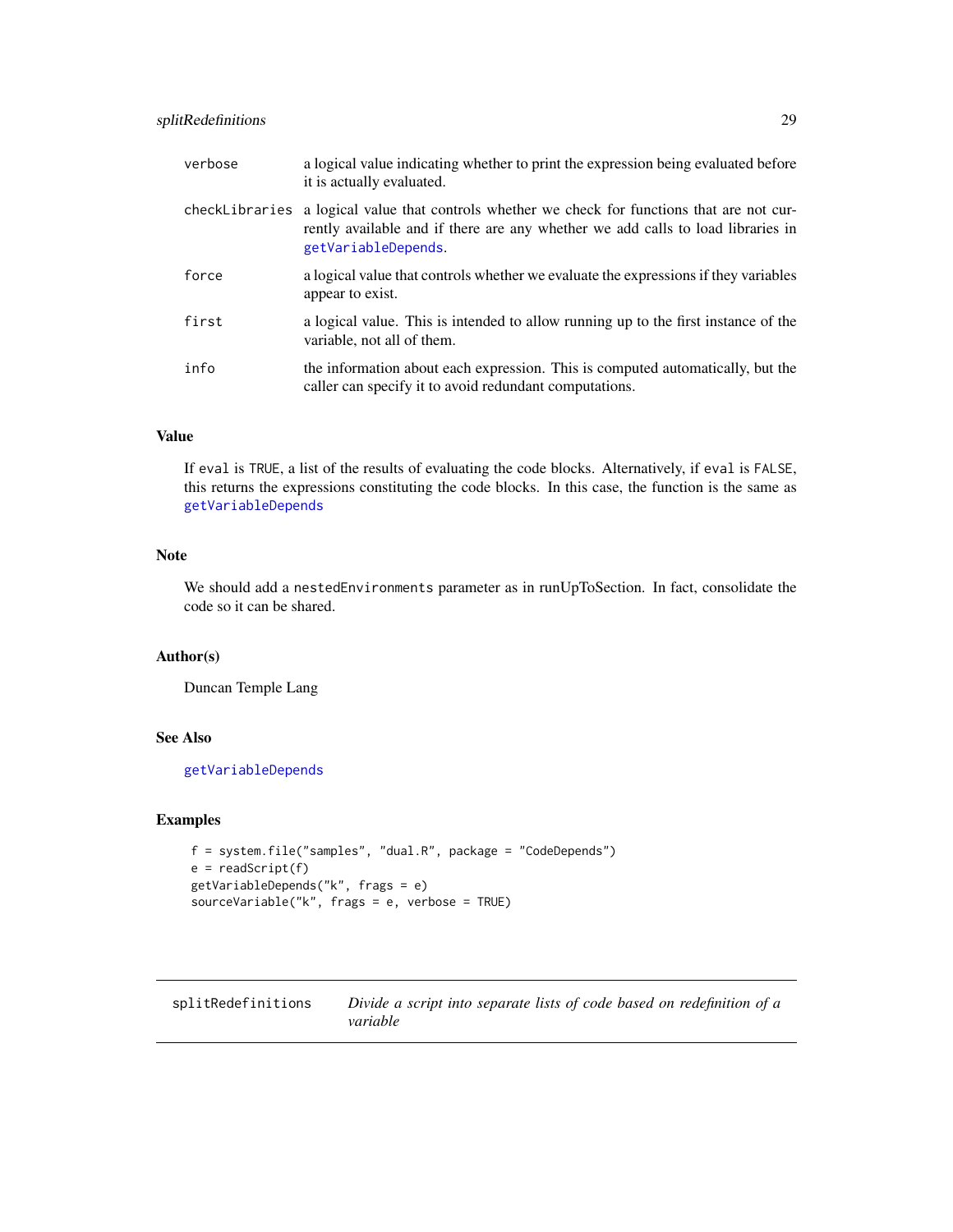The purpose of this function is to take a script consisting of individual calls or code blocks and to divide it into separate blocks in which a particular variable has only one definition. Within each block the variable is assigned a new value.

At present, the code is quite simple and separates code blocks that merely alter an existing variable's characteristics, e.g. setting the names, an individual variable. Ideally we want to separate very different uses of a symbol/variable name which are unrelated. We will add more sophisticated code to (heuristically) detect such different uses, e.g. explicit assignments to a variable.

Separating these code blocks can make it easier to treat the definitions separately and the different stages of the script.

#### Usage

splitRedefinitions(var, info)

#### **Arguments**

| var  | the name of the variable whose redefinition will identify the different code<br><b>blocks</b>               |
|------|-------------------------------------------------------------------------------------------------------------|
| info | a list of ScriptNodeInfo-class objects identifying the input and output vari-<br>ables for each code block. |

### Value

A list with as many elements as there are (re)definitions of the variable each being a list of code blocks.

### Author(s)

Duncan Temple Lang

#### See Also

[readScript](#page-23-1)

#### Examples

```
sc = readScript(system.file("samples", "redef.R", package =
  "CodeDepends"))
scinfo = getInputs(sc)
groups = splitRedefinitions("x", scinfo)
```
<span id="page-29-0"></span>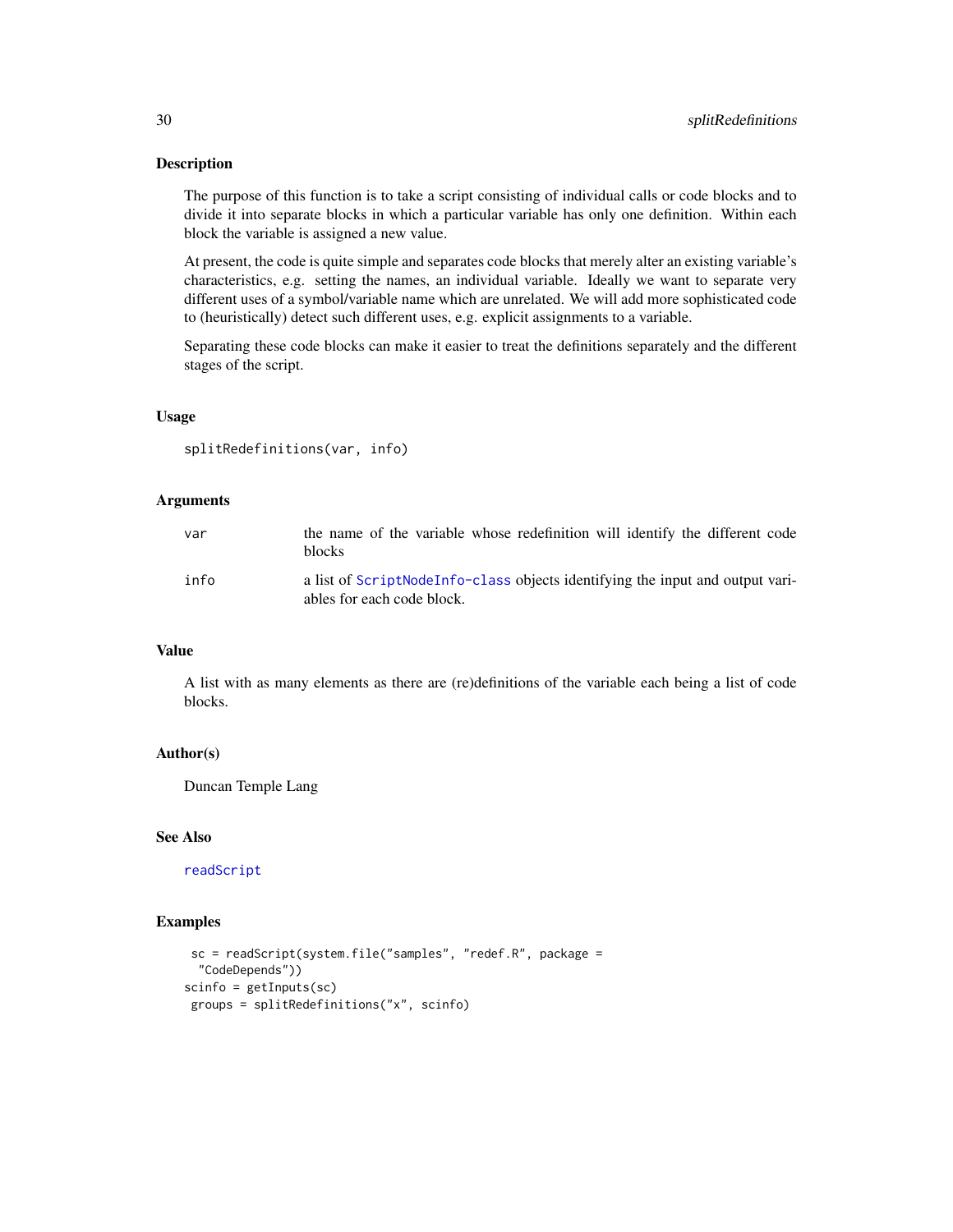<span id="page-30-0"></span>

This function reads the code in a particular document and creates a [Script-class](#page-25-1) object to represent the code and allow us to do analysis on that code. Unlike [readScript](#page-23-1), this object continues to read any updates to the original code file when we use this Script object in computations. This allows us to modify the original source interactively and concurrently with our R session and still have the script remain up-to-date with that code.

### Usage

```
updatingScript(doc, ...)
```
#### Arguments

| doc                     | the name/location of the document containing the R code |
|-------------------------|---------------------------------------------------------|
| $\cdot$ $\cdot$ $\cdot$ | any additional arguments, passed to readScript.         |

### Details

This uses a reference class to update state across calls.

#### Value

an object of class DynScript

### Author(s)

Duncan Temple Lang

#### See Also

[readScript](#page-23-1)

### Examples

```
cat("x = 1:10\ny = 3*x + 7 + rnorm(length(x))\n", file = "foo.R")sc = updatingScript("foo.R")
```
as(sc, "Script")

 $con = file("foo.R", "at")$  $cat("z = x + y", file = con)$ close(con)

as(sc, "Script")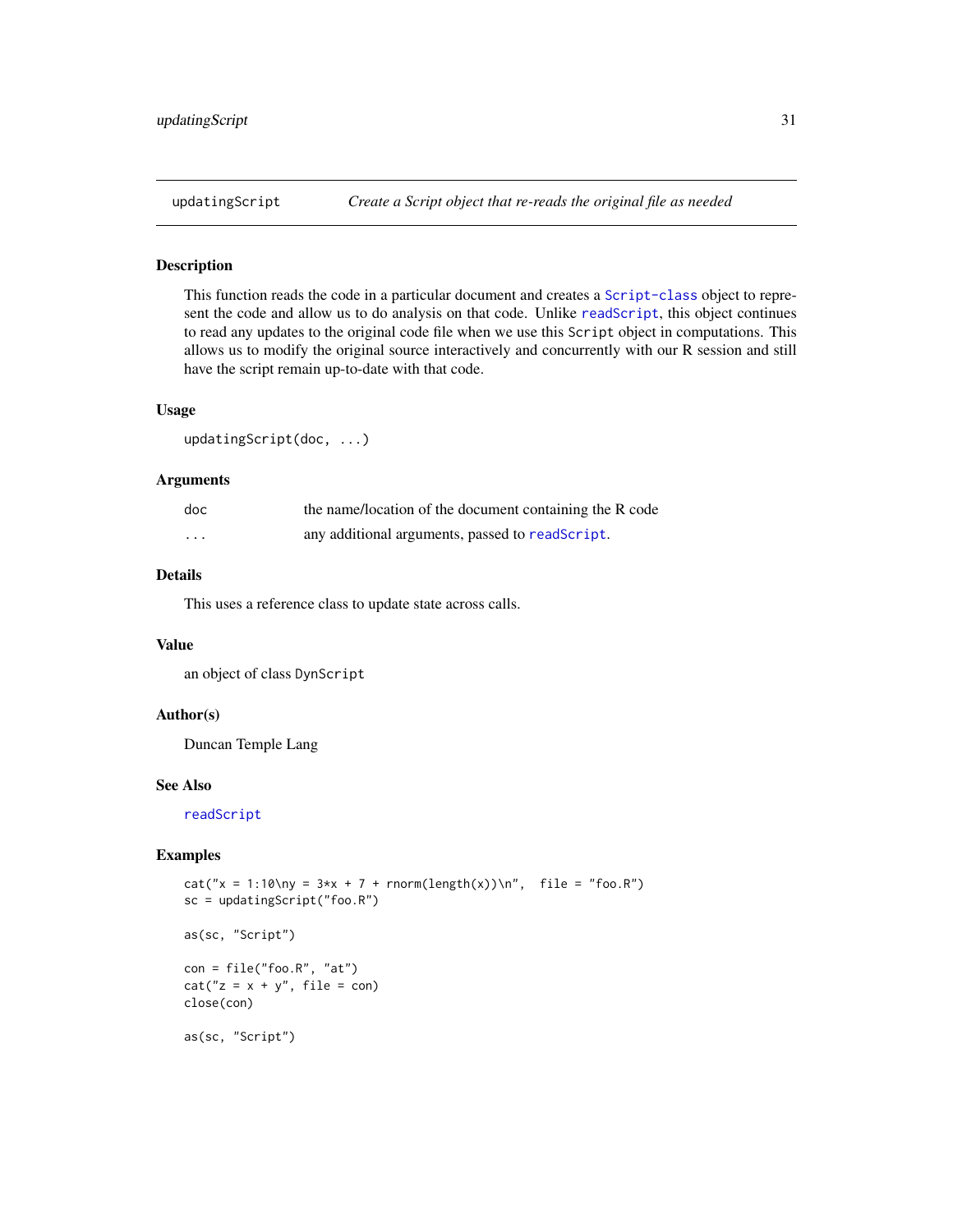# <span id="page-31-0"></span>**Index**

∗Topic IO readScript, [24](#page-23-0) separateExpressionBlocks, [27](#page-26-0) ∗Topic analysis inputCollector, [18](#page-17-0) ∗Topic classes Script-class, [26](#page-25-0) ∗Topic code inputCollector, [18](#page-17-0) ∗Topic hplot getDetailedTimelines, [7](#page-6-0) makeCallGraph, [20](#page-19-0) makeVariableGraph, [22](#page-21-0) ∗Topic misc asVarName, [2](#page-1-0) ∗Topic programming asVarName, [2](#page-1-0) findWhenUnneeded, [3](#page-2-0) getDependsThread, [6](#page-5-0) getDetailedTimelines, [7](#page-6-0) getExpressionThread, [8](#page-7-0) getInputs, [9](#page-8-0) getPropagateChanges, [11](#page-10-0) getVariableDepends, [12](#page-11-0) getVariables, [14](#page-13-0) guessTaskType, [15](#page-14-0) highlightCode, [16](#page-15-0) historyAsScript, [17](#page-16-0) inputCollector, [18](#page-17-0) makeCallGraph, [20](#page-19-0) makeTaskGraph, [21](#page-20-0) makeVariableGraph, [22](#page-21-0) readScript, [24](#page-23-0) runUpToSection, [25](#page-24-0) Script-class, [26](#page-25-0) separateExpressionBlocks, [27](#page-26-0) sourceVariable, [28](#page-27-0) splitRedefinitions, [29](#page-28-0) updatingScript, [31](#page-30-0)

∗Topic static inputCollector, [18](#page-17-0) ∗Topic utitlites asVarName, [2](#page-1-0) [, Script, character, missing-method *(*Script-class*)*, [26](#page-25-0) [, Script, vector, missing-method *(*Script-class*)*, [26](#page-25-0) \$,Script-method *(*Script-class*)*, [26](#page-25-0) addRemoveIntermediates, *[4](#page-3-0)*

addRemoveIntermediates *(*findWhenUnneeded*)*, [3](#page-2-0) AnnotatedScript-class *(*Script-class*)*, [26](#page-25-0) applyhandlerfactory *(*funchandlers*)*, [5](#page-4-0) assignfunhandler *(*funchandlers*)*, [5](#page-4-0) assignhandler *(*funchandlers*)*, [5](#page-4-0) asVarName, [2](#page-1-0)

coerce,DetailedVariableTimeline,matrix-method *(*getDetailedTimelines*)*, [7](#page-6-0) coerce,DynScript,Script-method *(*updatingScript*)*, [31](#page-30-0) coerce,expression,ScriptNodeInfo-method *(*Script-class*)*, [26](#page-25-0) coerce,language,ScriptNodeInfo-method *(*Script-class*)*, [26](#page-25-0) coerce,Script,ScriptInfo-method *(*Script-class*)*, [26](#page-25-0) coerce,ScriptNode,ScriptNodeInfo-method *(*Script-class*)*, [26](#page-25-0) colonshandler *(*funchandlers*)*, [5](#page-4-0) counthandler *(*funchandlers*)*, [5](#page-4-0)

datahandler *(*funchandlers*)*, [5](#page-4-0) defaultFuncHandlers *(*funchandlers*)*, [5](#page-4-0) defhandler *(*funchandlers*)*, [5](#page-4-0) dollarhandler *(*funchandlers*)*, [5](#page-4-0)

filterhandler *(*funchandlers*)*, [5](#page-4-0)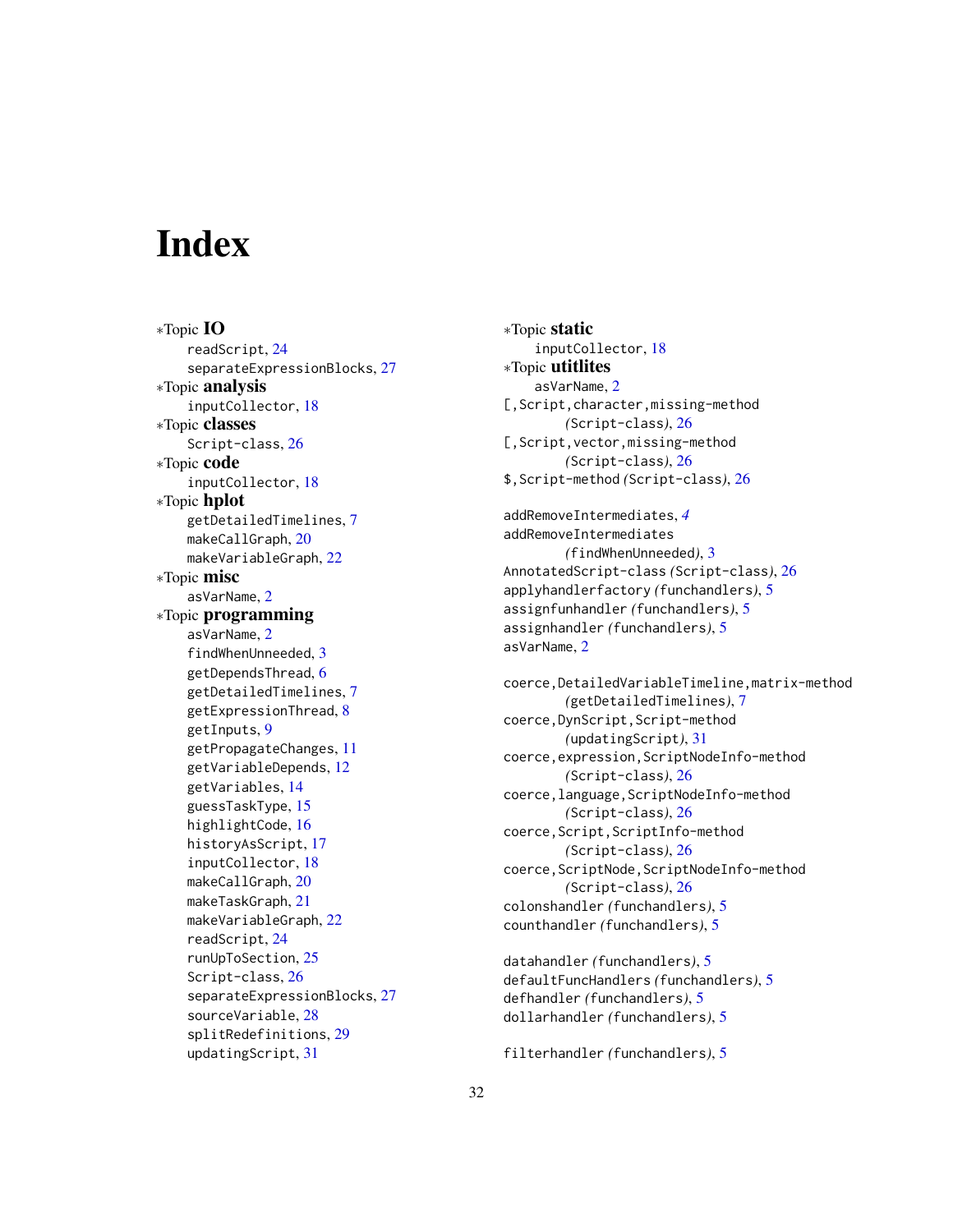#### $I<sub>N</sub>DEX$  33

findWhenUnneeded, [3](#page-2-0) forhandler *(*funchandlers*)*, [5](#page-4-0) formulahandler *(*funchandlers*)*, [5](#page-4-0) fullnsehandler *(*funchandlers*)*, [5](#page-4-0) funchandler *(*funchandlers*)*, [5](#page-4-0) funchandlers, [5](#page-4-0) functionhandlers *(*funchandlers*)*, [5](#page-4-0) funshandler *(*funchandlers*)*, [5](#page-4-0)

getDependsThread, [6,](#page-5-0) *[9](#page-8-0)*, *[12](#page-11-0)* getDependsThread,character-method *(*getDependsThread*)*, [6](#page-5-0) getDependsThread,name-method *(*getDependsThread*)*, [6](#page-5-0) getDependsThread,numeric-method *(*getDependsThread*)*, [6](#page-5-0) getDetailedTimelines, [7](#page-6-0) getExpressionThread, *[6](#page-5-0)*, [8,](#page-7-0) *[12,](#page-11-0) [13](#page-12-0)* getInputs, *[7,](#page-6-0) [8](#page-7-0)*, [9,](#page-8-0) *[11](#page-10-0)*, *[14](#page-13-0)*, *[20](#page-19-0)*, *[22,](#page-21-0) [23](#page-22-0)*, *[26](#page-25-0)* getInputs,ANY-method *(*getInputs*)*, [9](#page-8-0) getInputs,DynScript-method *(*updatingScript*)*, [31](#page-30-0) getInputs,function-method *(*getInputs*)*, [9](#page-8-0) getInputs,Script-method *(*getInputs*)*, [9](#page-8-0) getInputs,ScriptNode-method *(*getInputs*)*, [9](#page-8-0) getInputs,ScriptNodeInfo-method *(*getInputs*)*, [9](#page-8-0) getPropagateChanges, [11,](#page-10-0) *[13](#page-12-0)* getSectionDepends *(*getVariableDepends*)*, [12](#page-11-0) getVariableDepends, [12,](#page-11-0) *[29](#page-28-0)* getVariables, *[6](#page-5-0)*, [14,](#page-13-0) *[23](#page-22-0)* getVariables,expression-method *(*getVariables*)*, [14](#page-13-0) getVariables,Script-method *(*getVariables*)*, [14](#page-13-0) getVariables,ScriptInfo-method *(*getVariables*)*, [14](#page-13-0) getVariables,ScriptNode-method *(*getVariables*)*, [14](#page-13-0) getVariables,ScriptNodeInfo-method *(*getVariables*)*, [14](#page-13-0) groupbyhandler *(*funchandlers*)*, [5](#page-4-0) guessTaskType, [15](#page-14-0)

highlight, *[16,](#page-15-0) [17](#page-16-0)* highlightCode, [16](#page-15-0) history, *[17](#page-16-0)*

historyAsScript, [17](#page-16-0) inputCollector, [18](#page-17-0) libreqhandler *(*funchandlers*)*, [5](#page-4-0) list, *[26](#page-25-0)* makeCallGraph, [20](#page-19-0) makeCallGraph,character-method *(*makeCallGraph*)*, [20](#page-19-0) makeCallGraph,function-method *(*makeCallGraph*)*, [20](#page-19-0) makeCallGraph,list-method *(*makeCallGraph*)*, [20](#page-19-0) makeTaskGraph, [21](#page-20-0) makeVariableGraph, [22](#page-21-0) noophandler *(*funchandlers*)*, [5](#page-4-0) nseafterfirst *(*funchandlers*)*, [5](#page-4-0) nsehandlerfactory *(*funchandlers*)*, [5](#page-4-0) nseonlyhandlerfactory *(*funchandlers*)*, [5](#page-4-0) parse, *[10](#page-9-0)*, *[24](#page-23-0)* pipehandler *(*funchandlers*)*, [5](#page-4-0) plot.DetailedVariableTimeline *(*getDetailedTimelines*)*, [7](#page-6-0) readAnnotatedScript *(*readScript*)*, [24](#page-23-0) readScript, *[4](#page-3-0)*, *[6](#page-5-0)*, *[14,](#page-13-0) [15](#page-14-0)*, *[17](#page-16-0)*, *[22,](#page-21-0) [23](#page-22-0)*, [24,](#page-23-0) *[26](#page-25-0)[–28](#page-27-0)*, *[30,](#page-29-0) [31](#page-30-0)* readScript,character-method *(*readScript*)*, [24](#page-23-0)

readScript,connection-method *(*readScript*)*, [24](#page-23-0) readScript,missing-method *(*readScript*)*, [24](#page-23-0) readScript,XMLInternalDocument-method *(*readScript*)*, [24](#page-23-0) rmhandler *(*funchandlers*)*, [5](#page-4-0) runUpToSection, [25](#page-24-0)

Script-class, *[15](#page-14-0)*, [26](#page-25-0) scriptInfo *(*getInputs*)*, [9](#page-8-0) ScriptInfo-class *(*Script-class*)*, [26](#page-25-0) ScriptNode-class *(*Script-class*)*, [26](#page-25-0) ScriptNodeInfo, *[19,](#page-18-0) [20](#page-19-0)* ScriptNodeInfo-class *(*Script-class*)*, [26](#page-25-0) separateExpressionBlocks, [27](#page-26-0) sourceVariable, *[25](#page-24-0)*, [28](#page-27-0) splitRedefinitions, [29](#page-28-0)